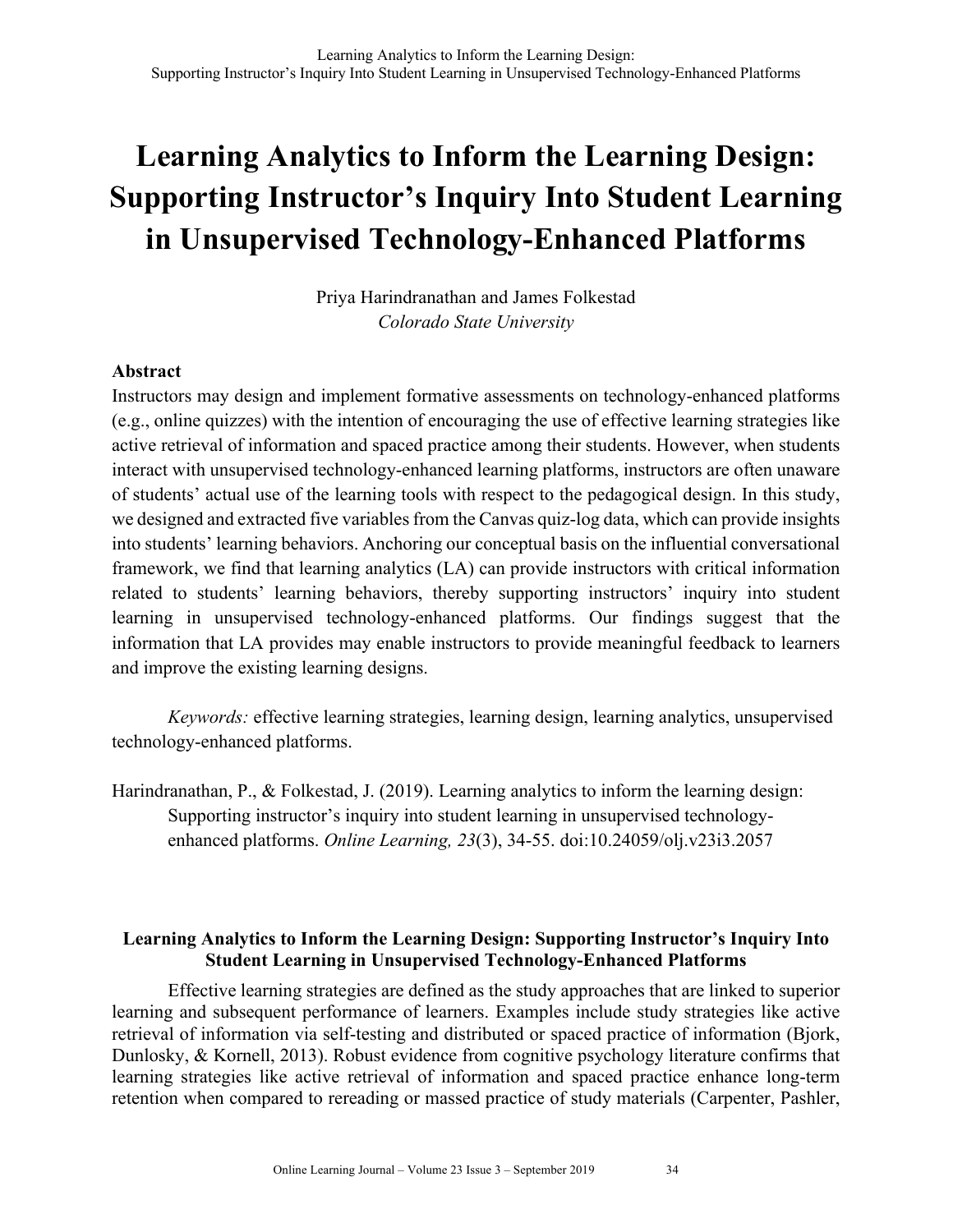& Cepeda, 2009; Karpicke & Smith, 2012; McDaniel, Agarwal, Huelser, McDermott, & Roediger, 2011; McDaniel, Thomas, Agarwal, Mcdermott, & Roediger, 2013; McDaniel, Wildman, & Anderson, 2012). According to the Institute of Education Sciences (IES), part of the U.S. Department of Education, the above-mentioned effective learning strategies improve learning among all students, in particular struggling learners, irrespective of grade or subject (Pashler et al., 2007).

Students' metacognitive monitoring may influence their choice and use of learning strategies (Sánchez-Alonso & Vovides, 2007). Self-monitoring by learners plays an important role in determining successful learning experiences and achievement (Artino, 2008; Dabbagh & Kitsantas, 2004; Sánchez-Alonso & Vovides, 2007; Sun & Rueda, 2012). For example, self-testing may be used as a self-monitoring strategy (McMahon, 2002). However, the majority of students may lack metacognitive awareness regarding the benefits of effective learning strategies (Bjork et al., 2013; Karpicke, Butler, & Roediger, 2009). Therefore, due to the subjective differences in levels of self-monitoring, students often monitor their learning inadequately (Butler & Winne, 1995). High achievers self-monitor and evaluate their learning better, while low-achieving students may often misevaluate their performance and use of strategies (Butler & Winne, 1995; Hacker, Bol, Horgan, & Rakow, 2000; Lester, Mott, Robison, Rowe, & Shores, 2013; Zimmerman & Martinez-Pons, 1990). Feedback from external sources, such as an instructor, can play a vital role in encouraging the use of effective learning strategies among students who have poor metacognitive awareness (Hattie & Timperley, 2007; McMahon, 2002; Roll, Wiese, Long, Aleven, & Koedinger, 2014).

The metacognitive awareness among learners assumes special importance in higher education, where students have to take an autonomous and active role in learning outside classrooms, such as self-directed environments where there is less guidance from instructors (Bjork et al., 2013; McMahon, 2002). Such settings refer to the unsupervised use of technologyenhanced learning platforms, such as online testing and learning tools. Studies affirm the value of the use of technology-enhanced platforms, like a learning management system (LMS), in conducting self-paced, learner-centered activities outside the classroom (Al-Busaidi, 2013; Chou, Peng, & Chang, 2010; Dias & Diniz, 2014; Islam, 2013; Nguyen, 2017; Wang, 2017; Zhang, Zhao, Zhou, & Nunamaker, 2004). For example, pedagogical tools like low-stakes quizzes can be effectively delivered via LMSs as learning designs which provide structure and opportunities for repeated practice and self-monitoring among learners (Angus & Watson, 2009; Coates, James, & Baldwin, 2005; Doige, 2012; O'Sullivan & Hargaden, 2014). Angus and Watson (2009) point out that certain formative aspects of assessments, like an opportunity for multiple attempts; timely formative feedback, which facilitates the development of mastery goal orientation and selfreflection among learners; and randomized questions could be attainable only in the online format. However, in unsupervised technology-enhanced platforms, instructors may lack access to students' actual learning behaviors and, hence, may not be successful in implementing timely interventions aimed to encourage productive learning behaviors.

## **Framework for the Study**

The conceptual framework chosen for this study is the influential conversational framework proposed by Laurillard (2002), which suggests that interaction and feedback between instructors and students play a key role in enhancing student learning. The following paragraph explores in detail the role which instructors can play in this regard.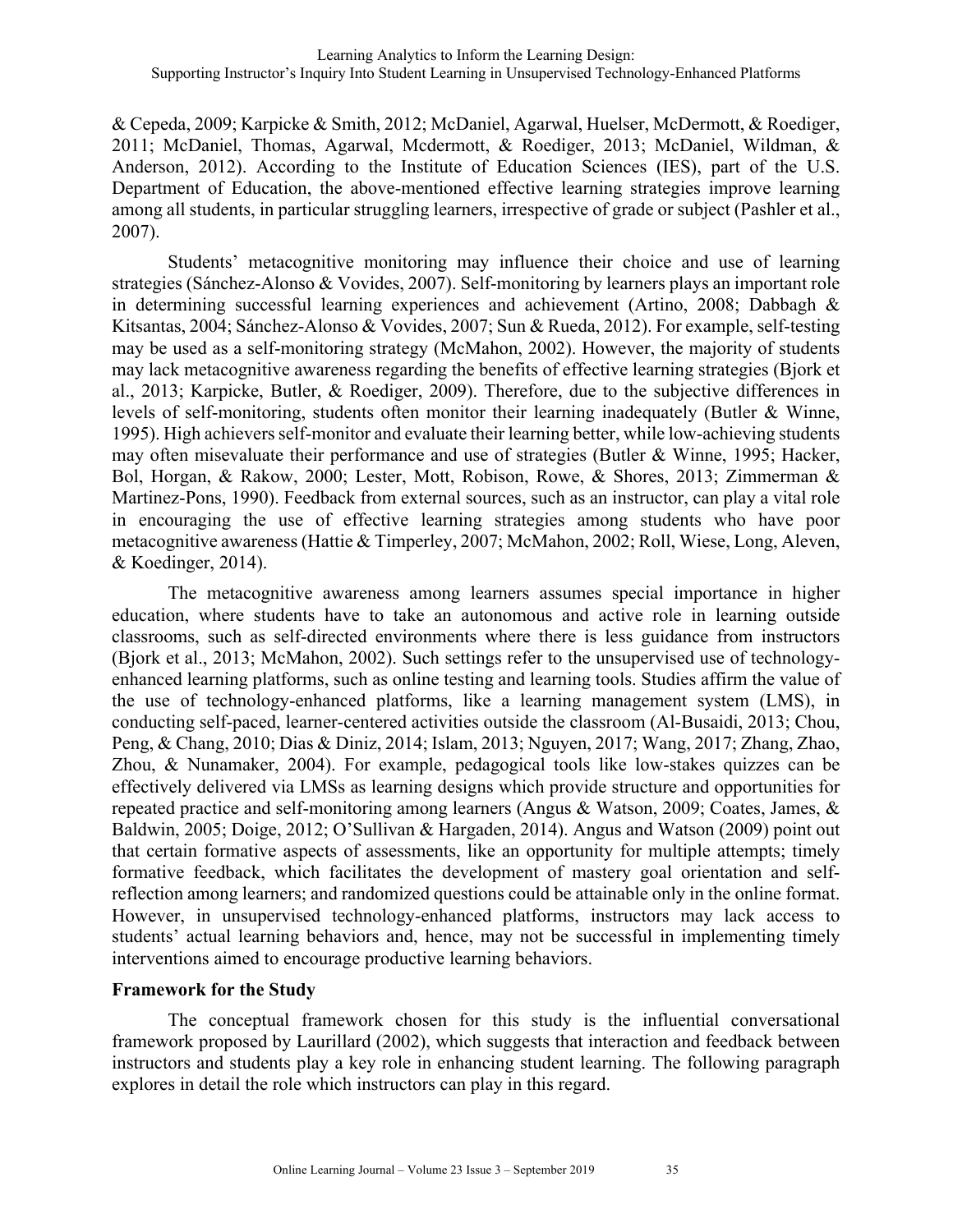Instructors can play a two-pronged role in encouraging productive learning behaviors among students. They can encourage productive learning behaviors through mindful design and implementation of formative assessments (Knight & Sydney, 2018; Wise & Shaffer, 2015). More importantly, they can monitor learning behaviors and intervene by timely and meaningful feedback to support metacognitive awareness among students (Black & Wiliam, 2009; Black & Wiliam, 1998a; Govaerts, Verbert, Duval, & Pardo, 2012; Kaendler, Wiedmann, Rummel, & Spada, 2015). The role of instructors assumes importance in relation to the way assessments are conducted in the classrooms. Traditionally, when assessments are used to gauge students' learning and assign grades, only the final performances are considered as learning outcomes. In this case, instructors usually provide feedback only about the accuracy of the assigned task's outcome. The feedback that focuses on task accuracy may provide minimal guidance to the learners to monitor their learning (Butler & Winne, 1995). Alternatively, formative assessments implemented by the instructor can act as a guide to improve the learning process as well as future instruction (Baleni, 2015; Black & Wiliam, 1998a, 1998b; Leahy, Lyon, Thompson, & Wiliam, 2005; McTighe & O'Connor, 2005). This is because formative assessments provide instructors with ongoing information about learner behaviors and allow instructors to provide timely feedback to encourage productive learning behaviors and alter unproductive ones.

### **Importance of Interlinking Learning Analytics and Learning Design**

As discussed in the previous sections, instructors may design and implement formative assessments intended to improve student learning on technology-enhanced platforms. However, in unsupervised technology-enhanced platforms, instructors remain unaware of students' activities and behavior patterns. Hence, they may not be able to provide students with feedback aimed to encourage the use of effective learning strategies. Possessing an understanding of learner behaviors with respect to the implemented learning design may be a prerequisite for providing meaningful feedback to students (Lockyer, Heathcote, & Dawson, 2013; van Leeuwen, 2015). Learning design is defined as the pedagogical intent and sequencing of an instructional technique (Lockyer et al., 2013). Studies confirm that evaluating the correctness of learners' solutions may be an easy task, while it could be more challenging to evaluate the quality of their learning strategies (Roll et al., 2014). Data gathered from technology-enhanced learning platforms, related to students' activities on those platforms, are required to understand how students interact with the system (Roll, Aleven, McLaren, & Koedinger, 2007).

Learning analytics (LA) allow instructors to access actual student behavioral data, especially when learning happens in unsupervised technology-enhanced learning platforms. LA is defined as "the process of collecting and studying usage data in order to make instructional decisions that will support student success" (Becker, 2013, p. 63). Instructors may need access to student behavior data to evaluate the effectiveness of the implemented pedagogical designs (Dyckhoff, Zielke, Bültmann, Chatti, & Schroeder, 2012; Lockyer, Heathcote, & Dawson, 2013). When instructors have access to students' learning behaviors, they may make pedagogic changes soon enough to impact practice, including modification of the existing instructional design to encourage productive learning behaviors. This cyclical design process is represented in Figure 1.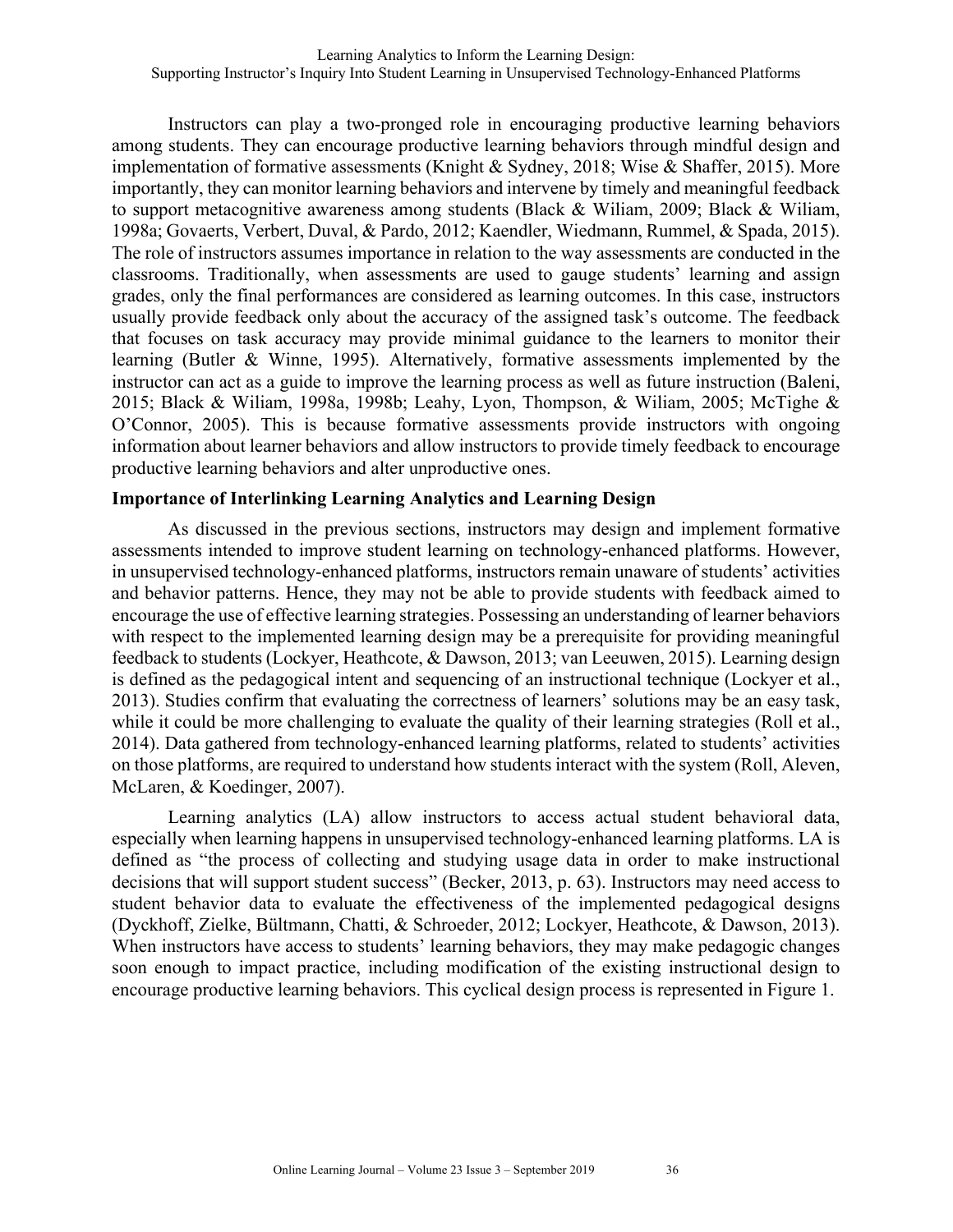

*Figure 1*. The cyclical process of design and refinement of the implemented learning designs based on data-driven evidence.

LA has been increasingly used to support learning and teaching. After the implementation of learning designs, LA may help instructors understand the extent to which requirements of the design are met by their students (Kennedy et al., 2014). In short, the data available to instructors that are related to student behaviors allow instructors to reflect on student learning, provide learners with meaningful feedback, and refine the implemented learning design (Kennedy et al., 2014). Despite the potential of LA studies to provide instructors with real-time data related to student behaviors while learning is ongoing, only a few empirical studies explore how LA can support instructors' inquiry into student learning (van Leeuwen, 2015). Several analytic tools are available that collect and analyze data related to student engagement with technology-enhanced platforms (Arnold, 2010; Bakharia & Dawson, 2011; Kuosa et al., 2016; McKay, Miller, & Tritz, 2012; Silius, Tervakari, & Kailanto, 2013). But one of the major limitations of the existing tools is that they do not take into account the implemented pedagogic design, which may primarily determine how students engage with the learning platforms (Kennedy et al., 2014). Interconnecting learning design with the data collected from technology-enhanced learning tools by means of LA remains a largely unexplored area (Lockyer & Dawson, 2012). This limits the effective use of analytic data in meaningful ways.

The following case study from an undergraduate general microbiology class at Colorado State University investigates how meaningful information related to students' learning behaviors with respect to the learning design can be obtained via LA so that instructors can use such information for course-based improvements.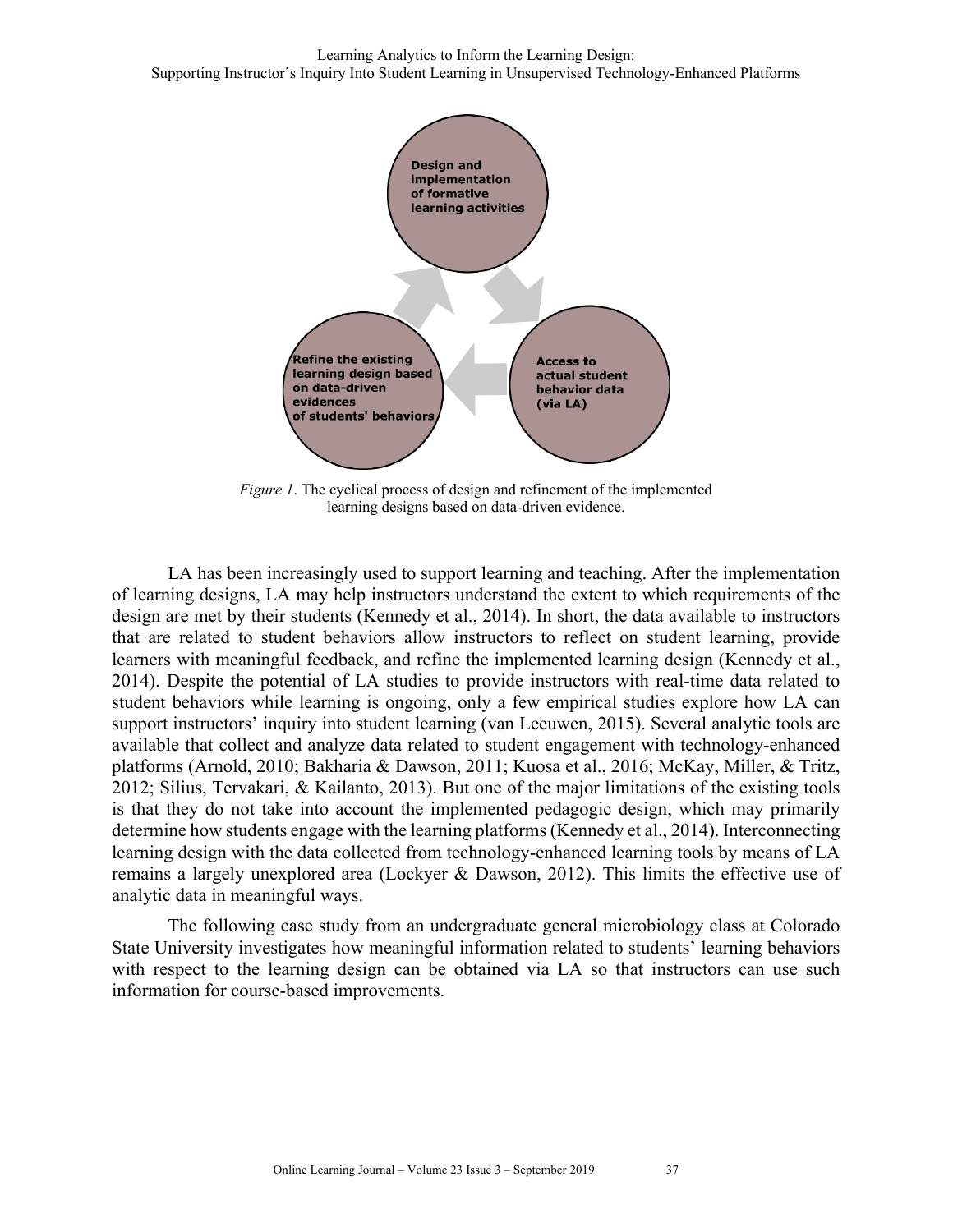#### **Methods**

The following sections provide the context of the implemented learning design and details of the research design and study.

#### **The Implemented Learning Design**

This section explains the details of the implemented learning design in the undergraduate microbiology class: Microbiology, Immunology, and Pathology (MIP henceforth) within the Department of Microbiology, Immunology & Pathology at Colorado State University. The instructors of MIP had set up online quizzing on Canvas, the LMS at Colorado State University. The motivation behind the design and implementation of this learning design is the finding that quizzes or tests that require students to actively recall information promote learning and help them remember the information for longer periods. This phenomenon, demonstrated in controlled experiments as well as experimental studies in classrooms, is known as the "testing effect." Similarly, distributing the practice time into multiple sessions is demonstrated to be more effective than massing all the study sessions close together. This finding is referred to as the "spacing effect." In short, the online quizzes were designed based on the benefits of active retrieval and spaced practice of information on long-term retention of information.

The quizzes were to be attempted by the students unsupervised at their own pace and convenience (timing and location of quiz taking was the students' choice). The students were encouraged to watch an instructional video as a prerequisite to taking the online quizzes. This video briefly summarized the benefits of active recall and spaced retrieval on long-term retention and advised the students to learn the material in advance, not use their class notes while attempting the quizzes, and actively retrieve the information required to complete the problem via distributed practice over multiple sessions. The intent of the video was to encourage students to behave in ways that were beneficial for their learning.

Students could attempt the quizzes up to 10 times, as the intention was to promote learning among students rather than test their current knowledge (i.e., use quizzes as a learning tool rather than merely as an evaluative tool). They could retake the quizzes multiple times in order to achieve mastery of the topic and earn the highest score. The highest score achieved was kept in the Canvas gradebook. Each quiz was open for 9 days. The quizzes were low-stakes, contributing to less than 10% of the final grades. Every attempt of the quiz had a set of 10 random questions allotted from a question bank. The timeline sequence of the online quizzes and subsequent summative examinations are shown in Figure 2. As illustrated, each quiz was immediately followed by the relevant summative examination (Quiz 1 by Exam 1, Quiz 2 by Exam 2, Quiz 3 by Exam 3, and Quizzes 4 and 5 by the final comprehensive exam). This quiz structure allowed students to practice content before being tested on the relevant summative exam. In short, this design was implemented as a structure that provided students an opportunity to take part in a flexible, yet focused learning activity.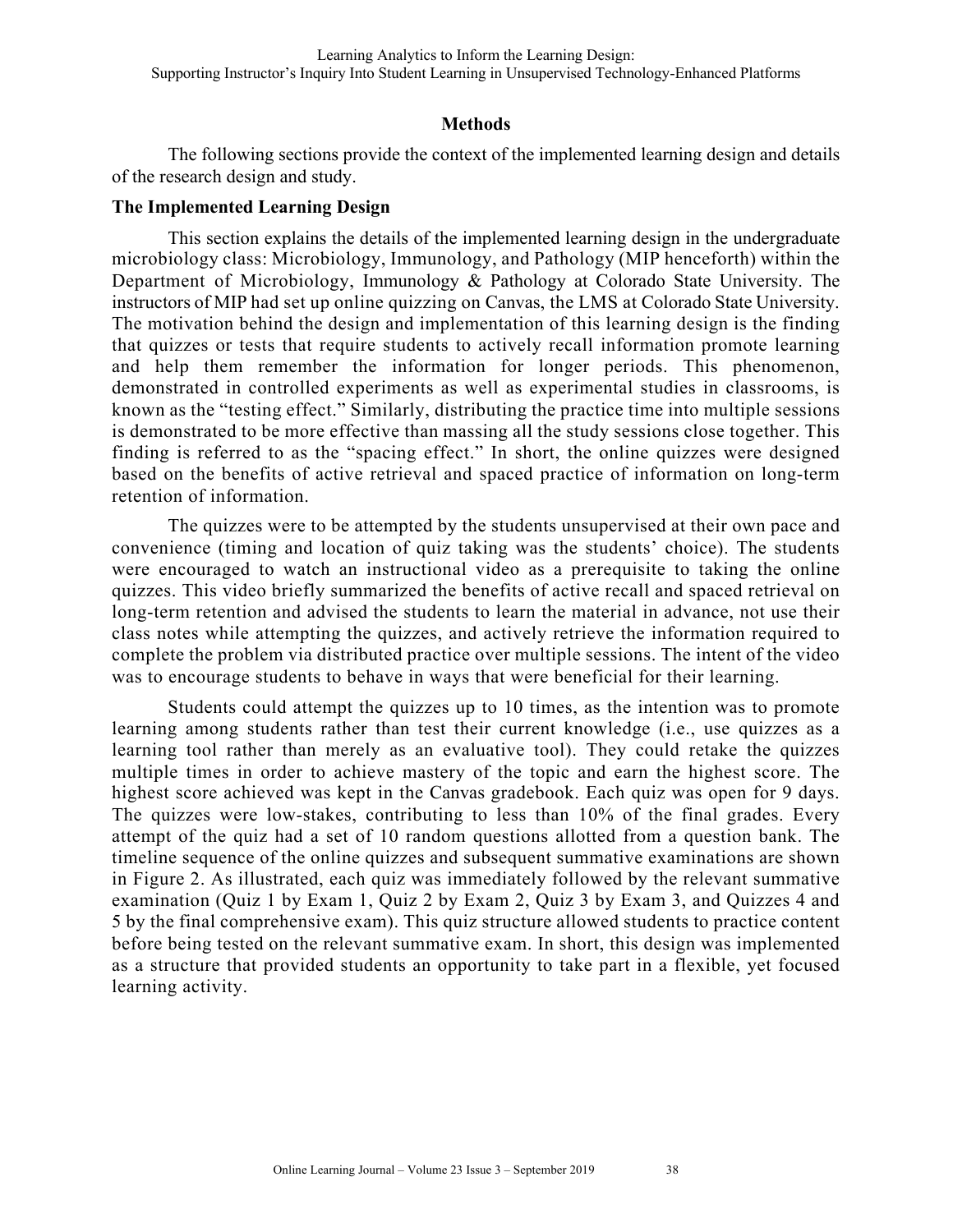

*Figure 2*. Timeline of quizzes and exams implemented in the MIP course.

#### **Problem Statement**

The self-administered nature of the quizzes and limited data-reporting options available on the existing Canvas dashboard presented two problems to the MIP instructors. First, the actual quiz-taking behaviors of students were not available to us. Hence, postimplementation of the learning design, we did not possess information regarding whether the actual student behaviors accorded with the pedagogical intent of the implemented design. For example, did the students attempt the quizzes just before the deadlines only to secure credit? Did the students distribute the multiple possible attempts over the period in which the quizzes remained open, or did they mass all attempts together? Second, we were unable to provide meaningful and timely external feedback to students regarding their quiz-taking behaviors and use of strategies. Instead, we provided each student with a comparison of their individual scores with the class averages on exams (or comparison to the student's own scores in the earlier quizzes) and/or motivational feedback, such as "you are progressing well in this course" or "you need to put in more effort." However, motivational feedback is of limited value and may not help students understand deficits in their learning behaviors.

#### **Need for Quiz-Log Analytics**

The broad research question identified for the study was the following: Are learners' behaviors aligned to the pedagogical intent of the instructor's implemented learning design? To answer this question, the analysis of quiz logs collected from Canvas was considered necessary for the following reasons.

Providing students with formative feedback about their actual learning behaviors could encourage them to metacognitively monitor their behaviors and regulate their learning better. Students often may not be reliable monitors of their learning strategies and can overestimate the use of a specific tactic (Butler & Winne, 1995; Winne & Jamieson-Noel, 2002; Winne et al., 2002). Therefore, self-reports about the use of learning strategies may be inaccurate and unreliable. A more accurate report of students' learning strategies can be obtained by the analysis of Canvas quiz-log data.

Present-day technology-enhanced platforms log large volumes of metadata related to student activities in these platforms. But the dashboards of these platforms typically have built-in monitoring features that report only limited data. The remaining logged data are unavailable and incomprehensible to instructors, making it difficult to understand students' behavioral patterns. Usually, the information presented in dashboards of LMSs is simple metrics of students' frequency of interaction, such as the first and last login, messages the student has read and posted in discussion threads, number of downloads of study materials, number of pages visited, and scores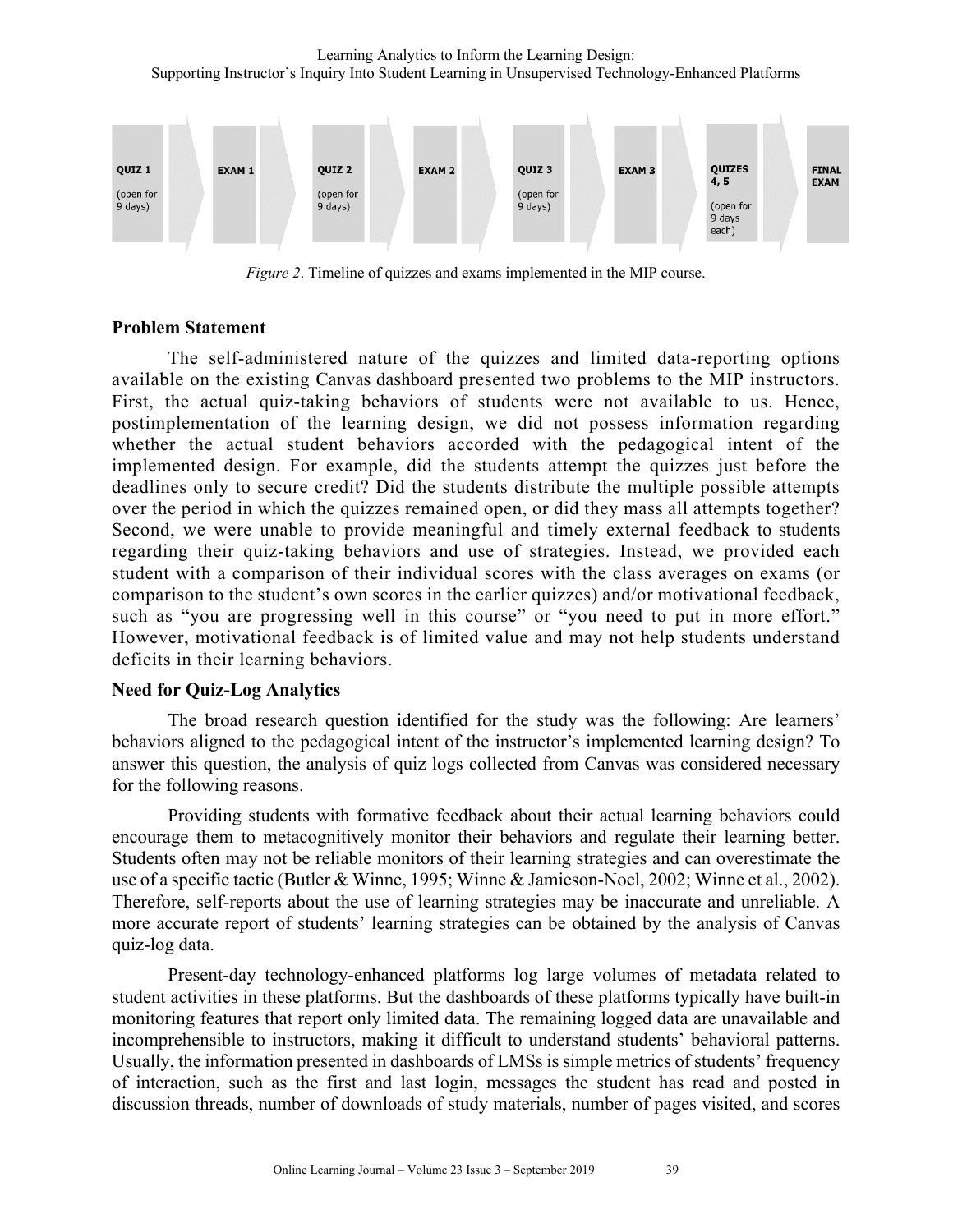achieved in assessments (Mazza & Dimitrova, 2007; Bueckle & Börner, 2017). These frequency measures may not provide instructors with meaningful insights into learner behaviors since these do not sufficiently capture student engagement and are not directly correlated to learning. For example, a higher number of logins does not guarantee that a student is more engaged in learning. Instructors may need access to variables closely related to students' learning behaviors to provide meaningful formative feedback, which could act as pointers to alter misguided learning strategies. We assume such variables can be extracted from the available log data.

The two specific research questions identified in the study, related to the quiz-log analysis, were the following:

- RQ1: What variables related to students' productive learning behaviors can be identified from Canvas quiz logs?
- RQ 2: Are there associations between the identified variables related to productive learning behaviors and exam scores?

## **Data Collection**

Data from Canvas can be collected for data mining at many levels of granularity, ranging from course level to events or actions level (related to each quiz submission). The nature of the problem determines the choice of data collection, which implies that the collected data have to align with the research questions under consideration (Romero & Ventura, 2013). The specific research questions in this study demanded data collection of the quiz-log data from Canvas at the events/actions level.

Canvas data is stored in a "star schema" convention, where information is stored as a relational schema of facts and dimensions tables. Fact tables are designed at a low level of detail (or granularity), which implies events can be recorded at a very fine granularity. Dimension tables contain attributes which describe the fact data.

A set of predefined routines and protocols called application programming interface (API) was used to access data from Canvas. Data collection spanned three main tables in Canvas namely, the user (has attributes of the user/student), quiz submissions (contains details regarding the last submitted quiz), and submissions (has attributes related to the latest submission of a quiz). The data schema of the three tables, including the column names, description of stored data, and interrelationship between the tables can be found in Figure 3.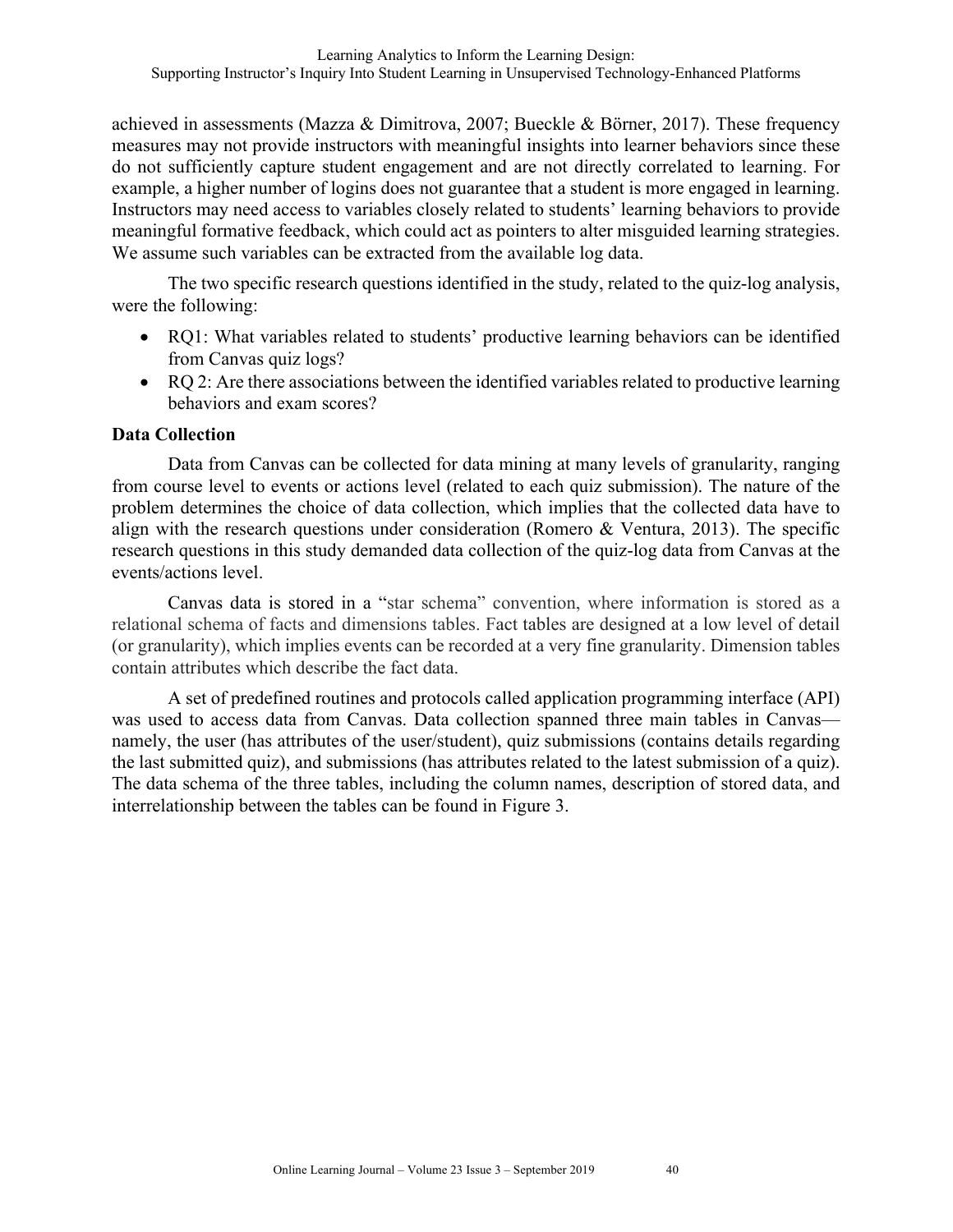## **USERS**

| <b>CANVAS COLUMN</b><br><b>NAME</b> | <b>DESCRIPTION</b>                                                                             |
|-------------------------------------|------------------------------------------------------------------------------------------------|
| id                                  | Unique surrogate ID for the user.<br>This ID is obfuscated to protect the identity of the user |
| canvas id                           | Primary key for this user in the Canvas users table                                            |
| name                                | Name of the user                                                                               |
| time zone                           | User's primary timezone                                                                        |

## QUIZZES

| <b>CANVAS COLUMN</b><br><b>NAME</b> | <b>DESCRIPTION</b>                                                                                                                                                                                                                                                                                                                                                                                                        |
|-------------------------------------|---------------------------------------------------------------------------------------------------------------------------------------------------------------------------------------------------------------------------------------------------------------------------------------------------------------------------------------------------------------------------------------------------------------------------|
| id                                  | Unique surrogate ID<br>for the quiz submission                                                                                                                                                                                                                                                                                                                                                                            |
| canvas id                           | Primary key for this quiz<br>submission in the Canvas<br>table 'quiz submissions'                                                                                                                                                                                                                                                                                                                                         |
| quiz_id                             | ID of the quiz the quiz submission<br>represents. Foreign key to the quiz<br>dimension table.                                                                                                                                                                                                                                                                                                                             |
| submission id                       | ID to the submission the quiz<br>submission represents. Foreign key to<br>the quiz submission dimension table.                                                                                                                                                                                                                                                                                                            |
| user_id                             | ID of the user (who is a student) who<br>made the submission. Foreign key to<br>the user dimension table.                                                                                                                                                                                                                                                                                                                 |
| submission scoring policy           | Denotes if the score has been manually<br>overridden by a teacher to reflect the score<br>of a previous attempt (as opposed to a score<br>calculated by the quiz's scoring policy.<br>Possible values are 'manually overridden'<br>or the general quiz scoring policies,<br>i.e. 'keep_highest', 'keep_latest' and<br>'keep_average'. Defaults to the scoring<br>policy of the quiz the submission is<br>associated with. |
| started at                          | Time at which the student started<br>the quiz submission                                                                                                                                                                                                                                                                                                                                                                  |
| finished at                         | Time at which the student submitted<br>the quiz submission                                                                                                                                                                                                                                                                                                                                                                |

## **SUBMISSIONS**

| <b>DESCRIPTION</b>                                                                |
|-----------------------------------------------------------------------------------|
| Unique surrogate ID for the submission                                            |
| Primary key for this record in the Canvas submissions<br>table                    |
| Timestamp of when the submission was submitted                                    |
| The number of attempts made including this one                                    |
| Foreign key to the quiz_submission_dim table<br>Foreign key to the user dim table |
|                                                                                   |

*Figure 3*. Canvas data schema.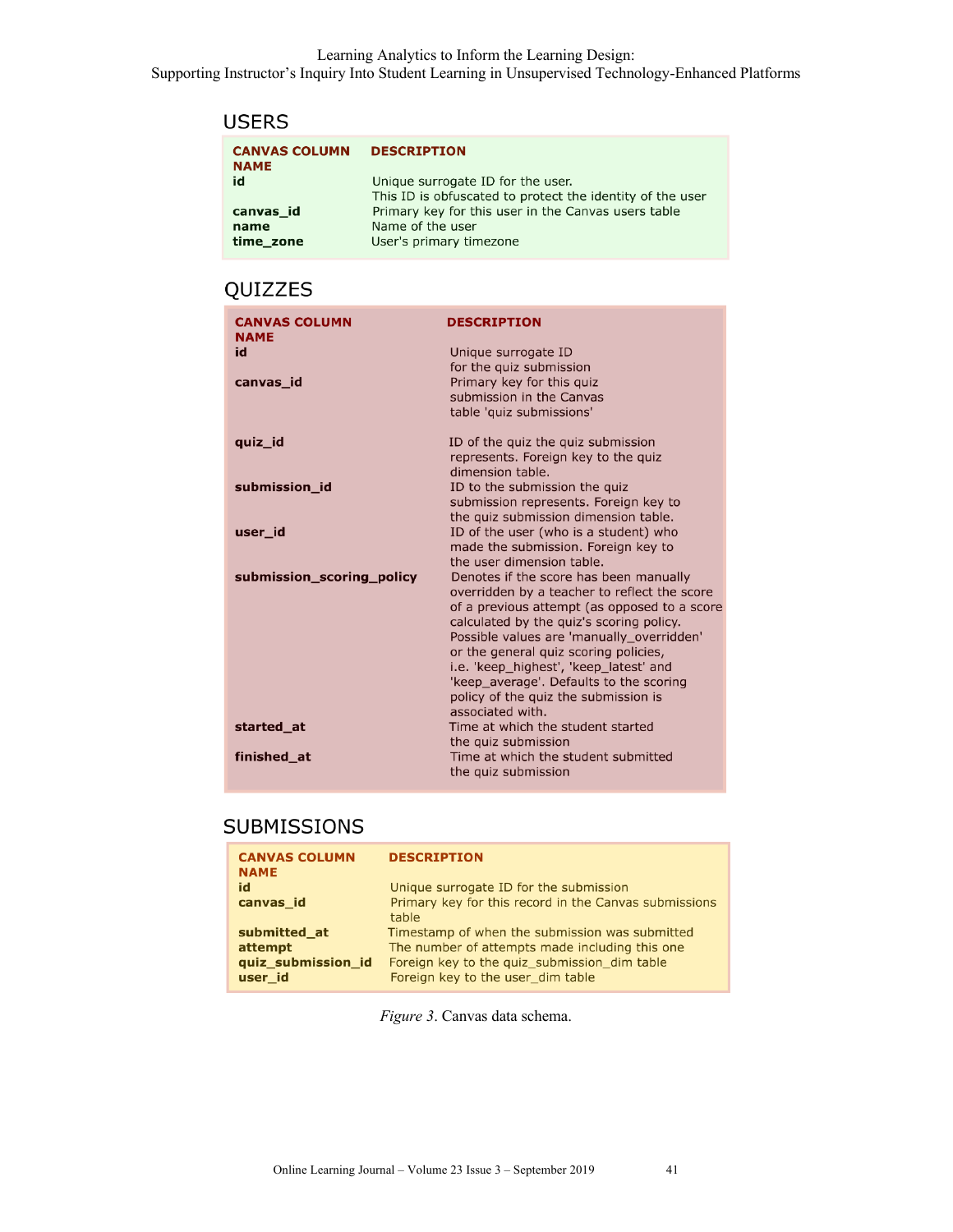## **Data Preprocessing**

LMSs log traces of data related to students' learning activities. However, since these platforms are not designed for data mining, data are not stored in structured and systematic ways. Also, not all LMS log data are stored in the same format. Therefore, educational data mining tasks may require time-consuming data preprocessing for cleaning up the data and modifying it to appropriate forms (Bienkowski, Feng, & Means, 2012; Krüger, Merceron, & Wolf, 2010; Merceron & Yacef, 2008). Additionally, when data collection occurs at granular levels related to the implemented learning design, analysis and interpretation of student interactions become increasingly complex (Kennedy et al., 2014). The following sections describe the data preprocessing tasks and extraction of variables related to learner behaviors from Canvas quiz logs. We provide this detail to emphasize the importance of choosing data structures and formats which represent the event under consideration while converting the available semistructured data into a structured format.

The responses to the API calls which were used for data collection were in JavaScript Object Notation (JSON) format. For each quiz, all events related to a single quiz submission were retrieved. Since a student could make multiple attempts for a given quiz, events related to each attempt were to be considered to have a complete overview of student quiz-taking behaviors. The summary of each attempt in the quiz-log data consisted of quiz submission events which had information including the quiz ID, Canvas ID (Canvas creates an alternate ID, labeled the "Canvas ID," for all students corresponding to their university enrolment ID) of the student, and quiz submission events, such as the current number of attempt of a given quiz, remaining number of possible attempts, day of the attempt, the start time and end time for the current attempt, the score for the attempt, and an indication of off-task activity (i.e., the number of times the student has left the active page during the attempt under consideration).

The retrieved events were available in a format where an event related to the submission of each attempt of a quiz corresponded to the respective quizzes. It was necessary to reorganize the raw data to a format wherein events corresponded to the individual student. Later, this would allow easy traversal through the data set and retrieval of the required information corresponding to each student. Data was modified to the desired format using Python scripts. The hierarchical, nested structure of the heterogeneous data after this reorganization is shown in Figure 4.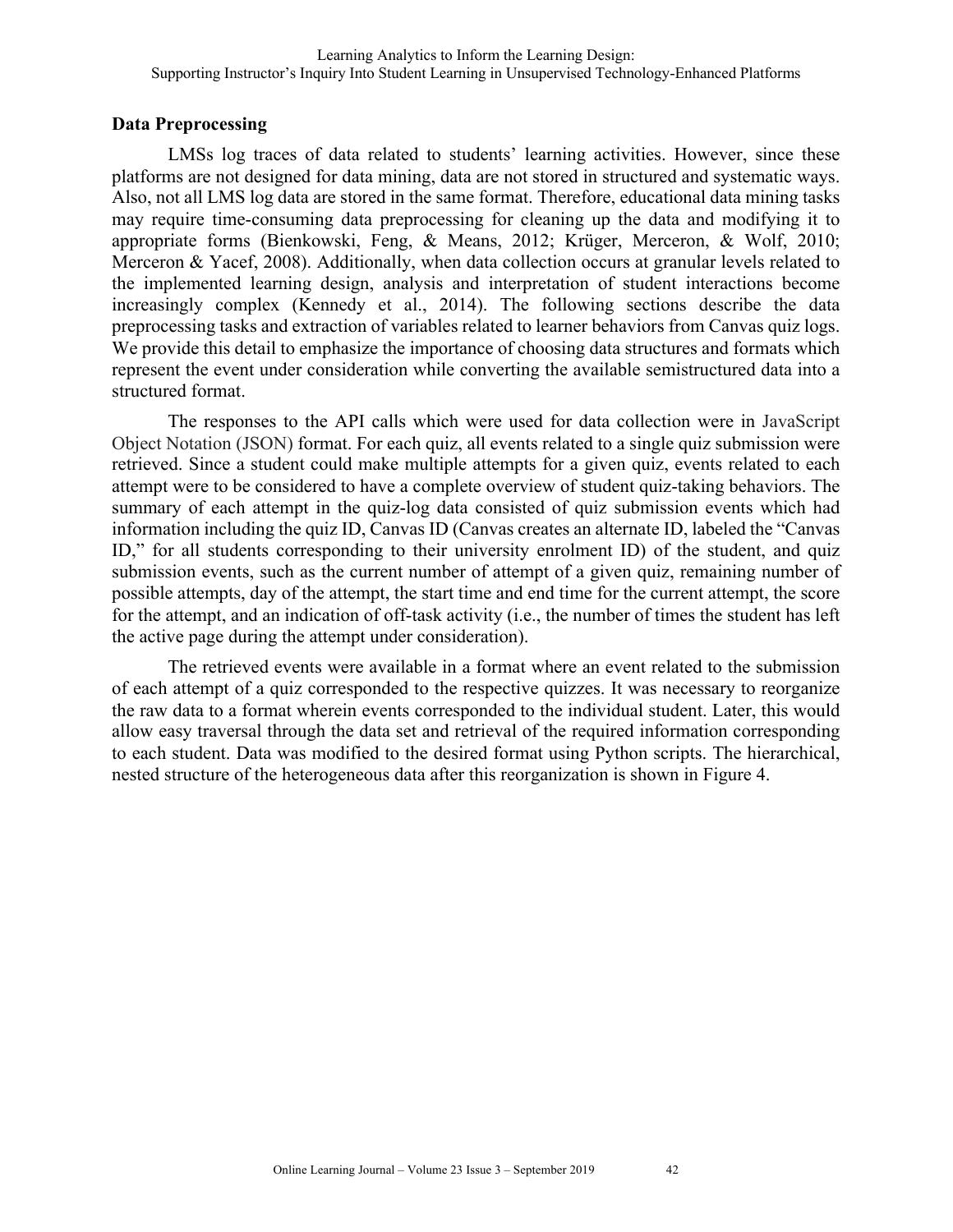

*Figure 4.* Quiz-log structure after data preprocessing.

#### **Design and Extraction of Variables Related to Learner Behaviors From Canvas Quiz Logs**

There is no pre-identified standard set of variables in the literature which meaningfully capture learners' behaviors with respect to the varying pedagogical intent and design of the different learning activities planned (Macfadyen & Dawson, 2010; Saqr, Fors, & Tedre, 2017). Variable selection depends on the context of the course, learning design, learning environment, and purpose of the study (Agudo-Peregrina, Iglesias-Pradas, Conde-González, & Hernández-García, 2014; Gašević, Dawson, Rogers, & Gasevic, 2016; Rienties, Boroowa, Cross, Kubiak, & Mayles, 2016). Hence, mindful design and extraction of variables are required to translate the logged data into meaningful indicators of students' effort. The following paragraphs explain the process of variables identification from Canvas quiz logs, which could provide meaningful information related to students' learning behaviors as they interacted with the learning design implemented in the MIP course.

We explored the Canvas quiz-log data to design and build variables which reflect the selfregulated quiz-taking behaviors of students with the unsupervised online quizzing platform. Exploration of the quiz-log data in relation to learners' choice of study strategies, including spaced practice and massed practice (placing all study attempts close together instead of distributing them), was conducted to extract and build variables. Emphasis was given to the design of meaningful variables associated with productive learning behaviors, such as students' focus on the task, as indicated by the quality of time spent online, the spacing of study events, procrastination behavior, and the number of attempts of quizzes (indicative of more practice). As was explained in the background, the rationale behind the choice of these variables was the consistent findings from previous studies, which show that effective learning strategies, such as repeated practice, distributed practice, and quality time spent on learning, usually lead to higher performance (de Freitas et al., 2015; Hung & Zhang, 2008; Macfadyen & Dawson, 2010). We only considered actionable variables—that is, those that would potentially provide hints to the instructors on how to effect changes in learners' behaviors or make decisions related to future design and implementation of quizzes. Adding static, nonmalleable variables, like demographic information or prior performance of the participants, could limit the possibility of providing the students with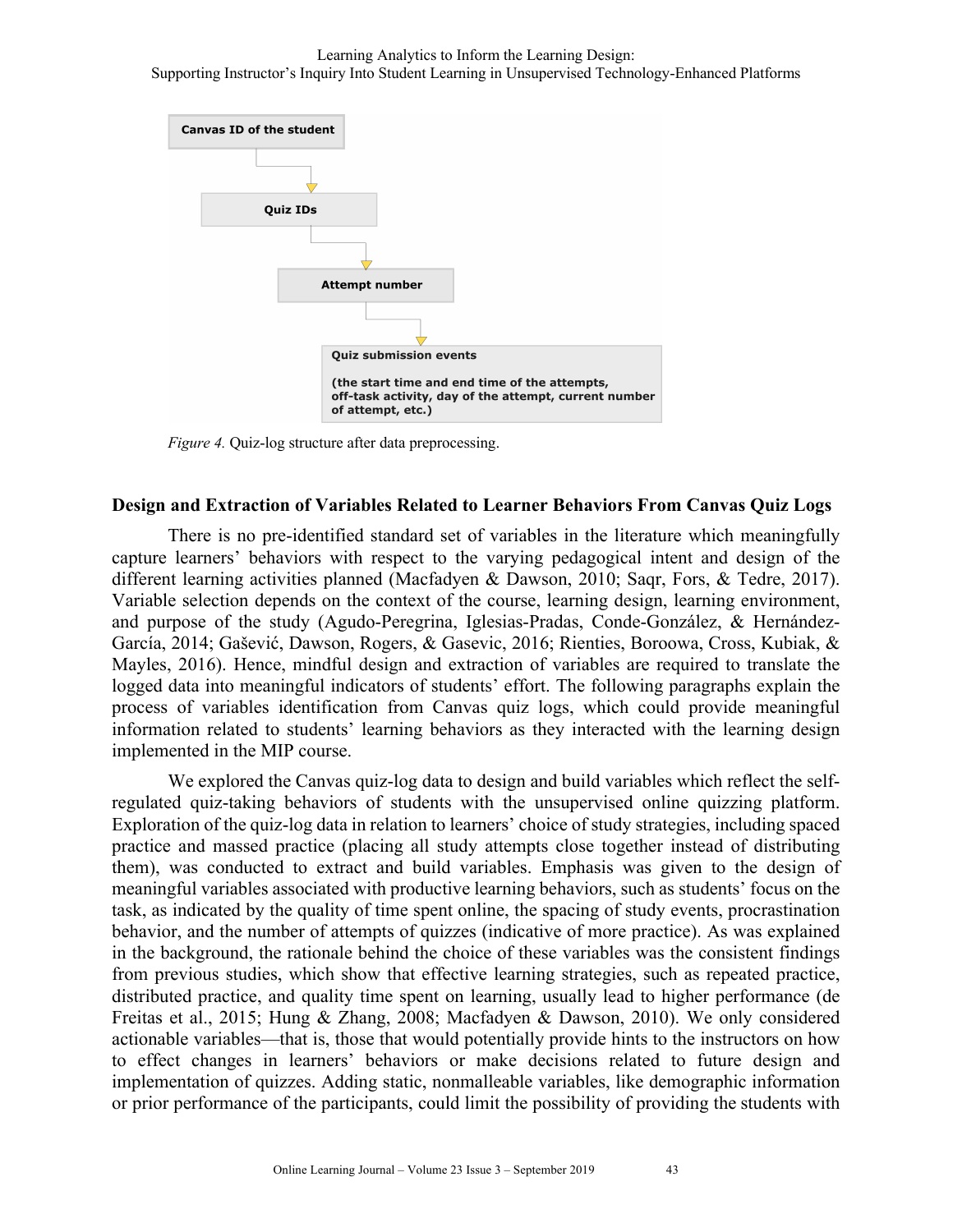personalized and targeted formative feedback (Hung et al., 2017; Tempelaar, Rienties, & Giesbers, 2015).

### **Participants**

Quiz logs pertaining to each quiz submission were collected from Canvas for 133 students taking MIP during the fall semester of 2017. To protect student identity, we intentionally did not collect demographic identifiers on individual students, as differences among students were not a focus of our research questions. However, MIP students typically are in their third year (junior year) at the university.

### **Results**

To answer RQ 1, an exploration of Canvas quiz-log data was done, which led to the identification of five variables related to student learning behaviors. A few of these variables are directly logged in quiz logs, while the rest of the relevant variables had to be derived by manipulating the available data. The details about the design and extraction of each of these variables from the Canvas quiz logs are discussed in detail below.

**Total time spent.** Carroll's Time-on-Task hypothesis, one of the pioneering works investigating the relationship between students' classroom behavior and learning, hypothesizes that a student who spends more time engaging with the study materials has greater opportunities to learn (Carroll, 1989). This hypothesis implies that off-task activities (behaviors not related to learning, including disengaging from the study material) reduce learning. Based on this hypothesis, it was important to track time spent on task and off task for each student.

The variable "total time spent" was calculated as a measure of the aggregate time a student spent on all attempts at an individual quiz. The attribute "time spent," which is recorded in the Canvas log data for each submission of a quiz attempt, was extracted. Total time spent was obtained by adding up the time a student spent across all quiz attempts. This measure of total time spent was approached with caution, as it may have included the time spent off task by the students as well. Hence, to have a more accurate measure of time spent on task, a new variable called "offtask behavior" was built, as explained below.

**Off-task behavior.** Canvas logs an event type related to the student's off-task behavior for each quiz submission event, logged when the current Web browser tab becomes inactive for a long duration during the quizzing activity. For example, this event could occur when a student leaves the online quizzing system within Canvas and engages in off-task activities, such as browsing other tabs or temporarily leaving the system. This feature logged by Canvas was considered appropriate as a measure of off-task behavior after preliminary exploration of quiz-log data and parallel experiments conducted to establish the validity of this event type as a measure of off-task behavior. We compared the off-task activity of students as they took tests in two conditions (one proctored and the other nonproctored). The proctored testing condition showed significantly less off-task behavior compared to the nonproctored condition, as indicated by the Wilcoxon signed-rank test  $(Z = -7.22, p < .01)$ .

**Closeness of the first attempt to the due date.** There is evidence to support the claim that the higher the number of test attempts, the more it potentiates subsequent learning among students (Soderstrom & Bjork, 2014). Therefore, attempting the quizzes early on was considered a productive learning behavior, as it may have given students the opportunity to practice tests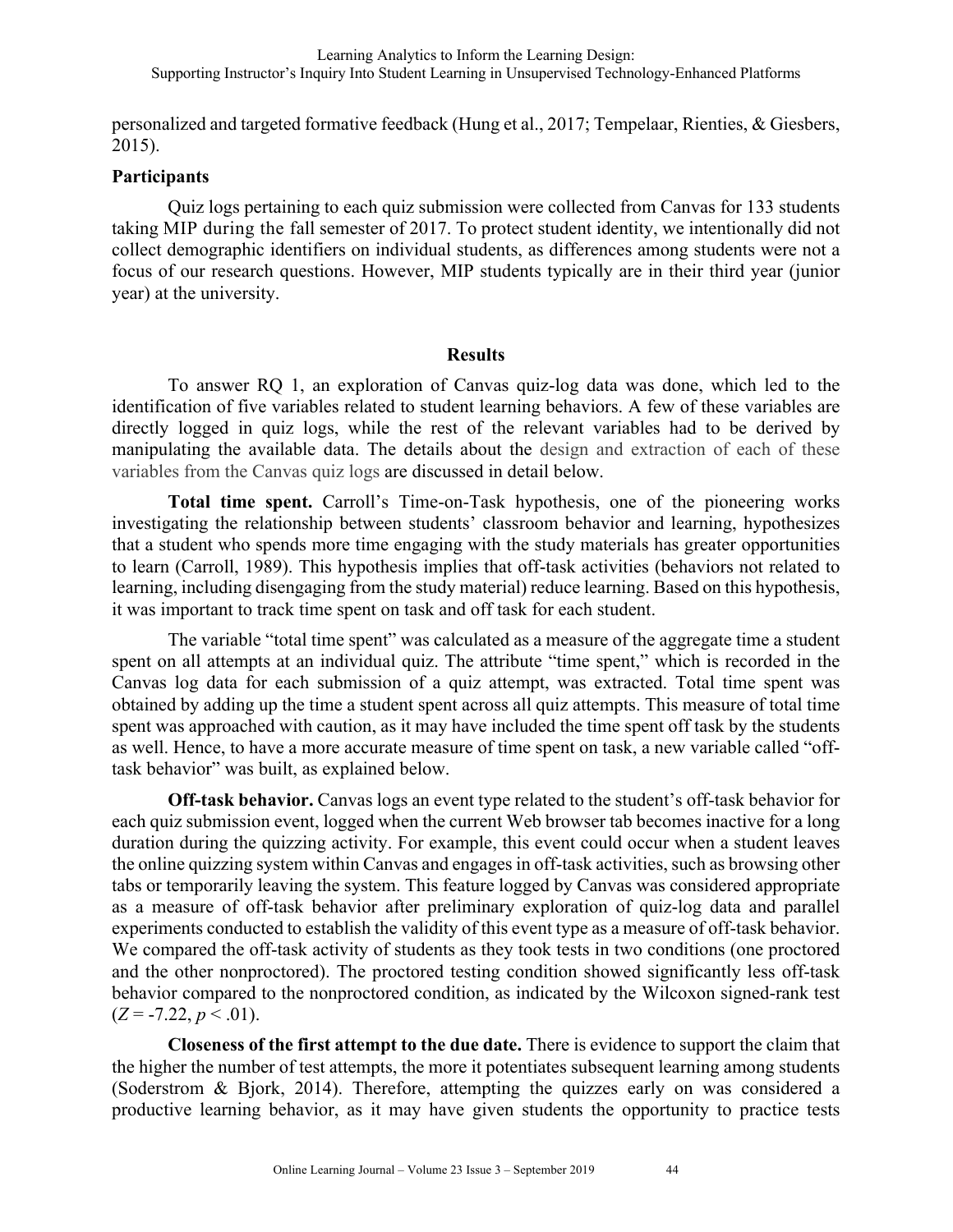multiple times. Procrastination in students' quiz taking was measured as the closeness of the day of the first attempt of a quiz to its due date. For example, if a quiz was due on a given date *d*, and the day of the first attempt by the student was *d1*, *d1* - *d* was considered an indication of procrastination behavior. This attribute was termed the "closeness of the first attempt to the due date."

Canvas logs the date and start time of each attempt by the student, labeled as "started at." The attribute "started at," which is logged in Canvas corresponding to the first submission of a quiz attempt, was extracted to calculate the day of the first attempt. The due date was a date set by the instructors as part of the learning design.

**Number of attempts.** Studies show that retrieval attempts and practice, even if unsuccessful, enhance learning (Hays, Kornell, & Bjork, 2013; Kornell, Jensen Hays, & Bjork, 2009; Richland, Kornell, & Kao, 2009). This may be because unsuccessful attempts can initiate learning between attempts (McDaniel et al., 2011). Quiz designs where grades are awarded for the best attempt among multiple possible attempts encourage subsequent practice among students (Zimmerman, Moylan, Hudesman, White, & Flugman, 2011). In the learning design implemented in MIP, students could attempt a quiz up to 10 times to allow them to practice concepts until they felt confident in having mastered a concept.

In the Canvas quiz-log data for each student, each submission associated with quizzes has a feature labeled "attempt," which logs the ordinal number of the attempt the student makes for the quiz under consideration. The variable "number of attempts" was calculated as the highest number of attempt (maximum value among the logged number of attempts) a student makes for the given quiz.

**Spacing the study sessions.** Robust findings from psychology as well as studies conducted in classrooms support the claim that distributing or spacing the study time into multiple sessions is more productive for long-term retention than massing the study time into a few sessions (Kapler, Weston, & Wiseheart, 2015; Larsen, Butler, & Roediger, 2008; McDaniel et al., 2013; Nazari & Ebersbach, 2018; Roediger & Karpicke, 2006; Schutte et al., 2015).

In MIP, students could attempt a quiz up to 10 times and were free to choose how to space these attempts across time. The quizzes were open for a window of 9 days, and the students could distribute their attempts over that period or mass them all together on a single day. A score was assigned to the student depending on the number of days across which the attempts were distributed. For example, a student who spaced their practice across three different days would get a score of three and a student who massed their attempts in one day a score of one.

**Correlations between variables related to productive learning behaviors and exam scores.** To answer RQ 2, we examined the relationship between the variables related to productive learning behaviors and grades in exams (exams which immediately followed a quiz as well as the final exam). Two of the variables identified from the quiz-log data, the off-task behavior and closeness to the due date, significantly correlated with the exam scores. For Quiz 1, correlation between scores in Exam 1 and off-task behavior was  $r(90) = -0.51$ ,  $p < 0.01$ ; between scores in final exams and off-task behavior was  $r(90) = -.45$ ,  $p < .01$ ; between scores in Exam 1 and closeness to the due date was  $r(90) = -.22$ ,  $p < .005$ ; and between scores in final exams and closeness to the due date was  $r(90) = -.21$ ,  $p < .005$ . For Quiz 2, correlation between scores in Exam 2 and off-task behavior was  $r(90) = -.30, p < .01$ ; and between scores in final exams and off-task behavior was  $r(90) = -.30, p < .01$ . For Quiz 3, correlation between scores in Exam 3 and off-task behavior was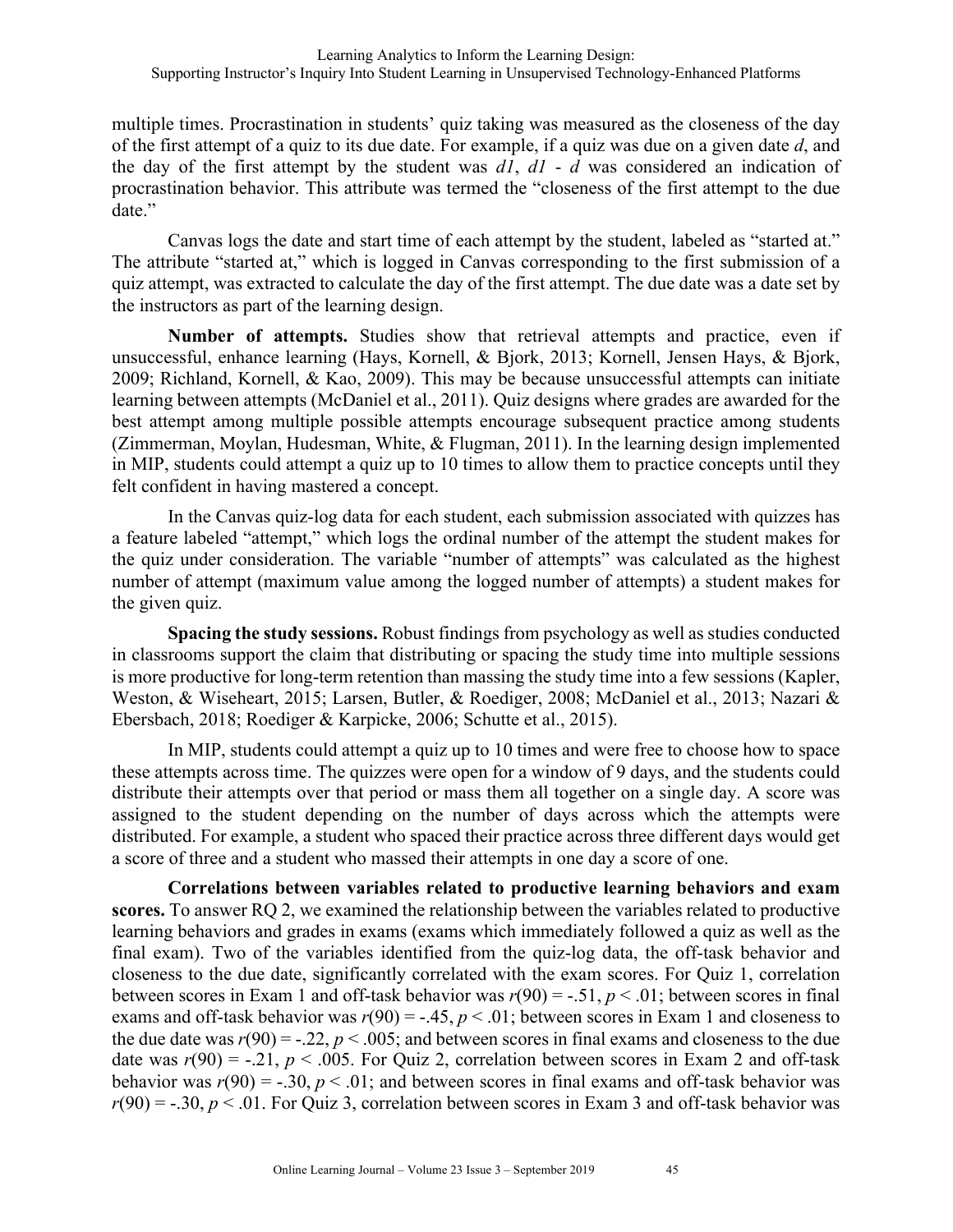$r(90) = -.33, p < .01$ ; between scores in final exams and off-task behavior was  $r(90) = -.34, p <$ .01; between scores in Exam 3 and closeness to the due date was  $r(90) = -.35$ ,  $p < .01$ ; and between scores in final exams and closeness to the due date was  $r(90) = -.40, p < .01$ .

#### **Discussion**

The present study is significant for the following reasons:

Technology-enhanced learning platforms encourage metacognition among learners by supporting self-reflection and self-monitoring (McMahon, 2002). Despite the potential of such platforms to encourage effective learning behaviors and support learners' metacognitive awareness, use of these platforms remains limited in two main areas. First, changes in pedagogic practice to take advantage of the functionalities offered by LMSs are often not implemented (Collis & van Der Wende, 2002; Mitrovic, Suraweera, Martin, & Weerasinghe, 2004; Sinclair & Aho, 2018). For example, many instructors use these platforms mainly to deliver course materials electronically to the students (Campbell, 2007; Vovides, Mitropoulou, & Nickmans, 2007). Second, the integrated features, functionalities, and logged data that can be mined for understanding learners' interaction patterns are rarely explored (Milliner & Cote, 2018). In order to maximize the use of LA data available from technology-enhanced learning platforms, instructors may have to design and implement evidence-based reflective instructional activities (Hernández-Leo, Martinez-Maldonado, Pardo, Muñoz-Cristóbal, & Rodríguez-Triana, 2019). This implies that instructors may have to keep in mind the possibilities of meaningful data collection as early as the design stages of learning activities. The current work encourages instructors to consider the possibilities of implementing formative learning designs and exploring behavioral data with respect to the pedagogical design to refine the implemented design as well as encourage productive behaviors among students.

Previously, instructors have relied on qualitative methods like interviews or observations to understand students' learning behaviors (Mor, Ferguson, & Wasson, 2015). The present work encourages instructors to exploit the potential of using data-driven evidence to explore the actual behaviors of students collected from a technology-enhanced platform. Real-time access to students' actual learning strategies from quiz-log data analysis may help instructors understand patterns of learner behaviors in unsupervised platforms. In turn, instructors can provide meaningful feedback targeted to improve self-reflection among students who show less metacognitive awareness of their learning behaviors. Students' reflection of their choice of study strategies may encourage effective use of the quizzes as a learning tool, which promotes self-testing and spaced retrieval of information.

Many of the existing LA tools (e.g., analytics reported on LMS dashboards) to understand students' learning behaviors and their patterns of engagement rely on static data (like demographics and prior academic records) and/or simple metrics related to student engagement levels, like login frequency, the frequency of course materials accessed, number of discussions posted, and number of downloads of course materials. Criticism of the use of static variables is that these variables cannot be manipulated to implement specific interventions that target student learning and provide insight for improving teaching strategies. Simple metrics that track student engagement may lack the power to contribute to the understanding of student learning (Lodge & Lewis, 2012). Due to this limitation, existing tools may not support instructors in improving their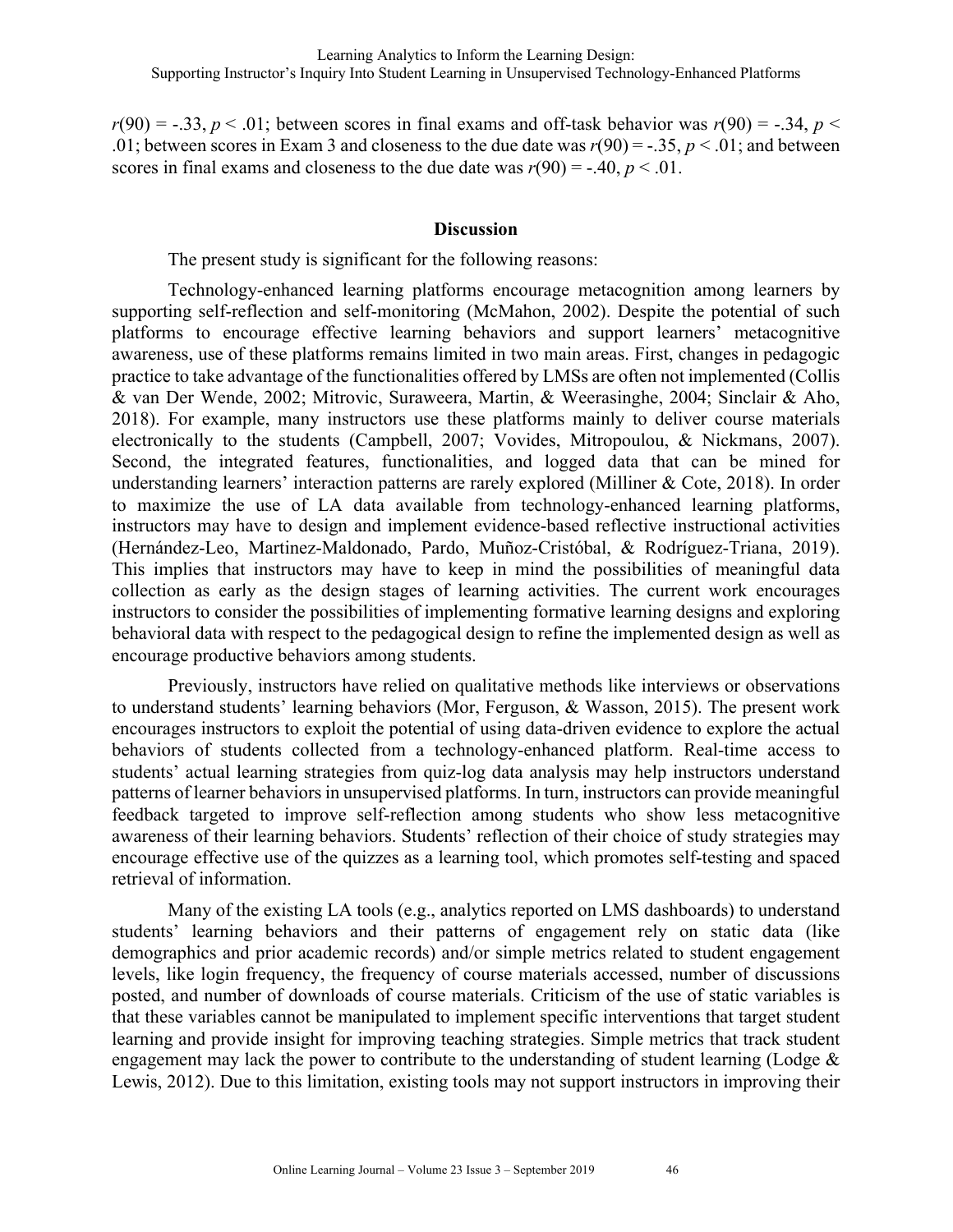learning activities. Variables considered in this study, which are related to student learning behaviors, are malleable and pedagogically meaningful and, hence, address this limitation.

Overall, this work offers instructors the chance to think about the design of interventions that have a direct and immediate impact on teaching and learning processes (Wise, 2014). Interventions planned with the goal of improving learning strategies that students employ within an unsupervised quiz will allow instructors to move beyond making mere predictions of exam scores. The focus of the current study is on improving the quality of learning of all students and is not limited to identifying at-risk students. The approach undertaken in this work may eventually aid in making the transition to a learner-centric approach (where the use of study strategies, involvement level, and performance of each student with the online platform is tracked and followed up with meaningful personalized feedback) from a variable-centric approach (comprising mere comparison of class averages on summative exams).

The future work will classify students based on their patterns in learning behaviors and examine the differences in exam scores among the identified groups of students. Further, the results of the quiz-log analysis will be shared with instructors to understand the pedagogical implications, such as the possibility of providing meaningful feedback to students and redesigning the quizzes. To meet this end, a qualitative study is planned wherein interviews with the MIP instructors will be conducted.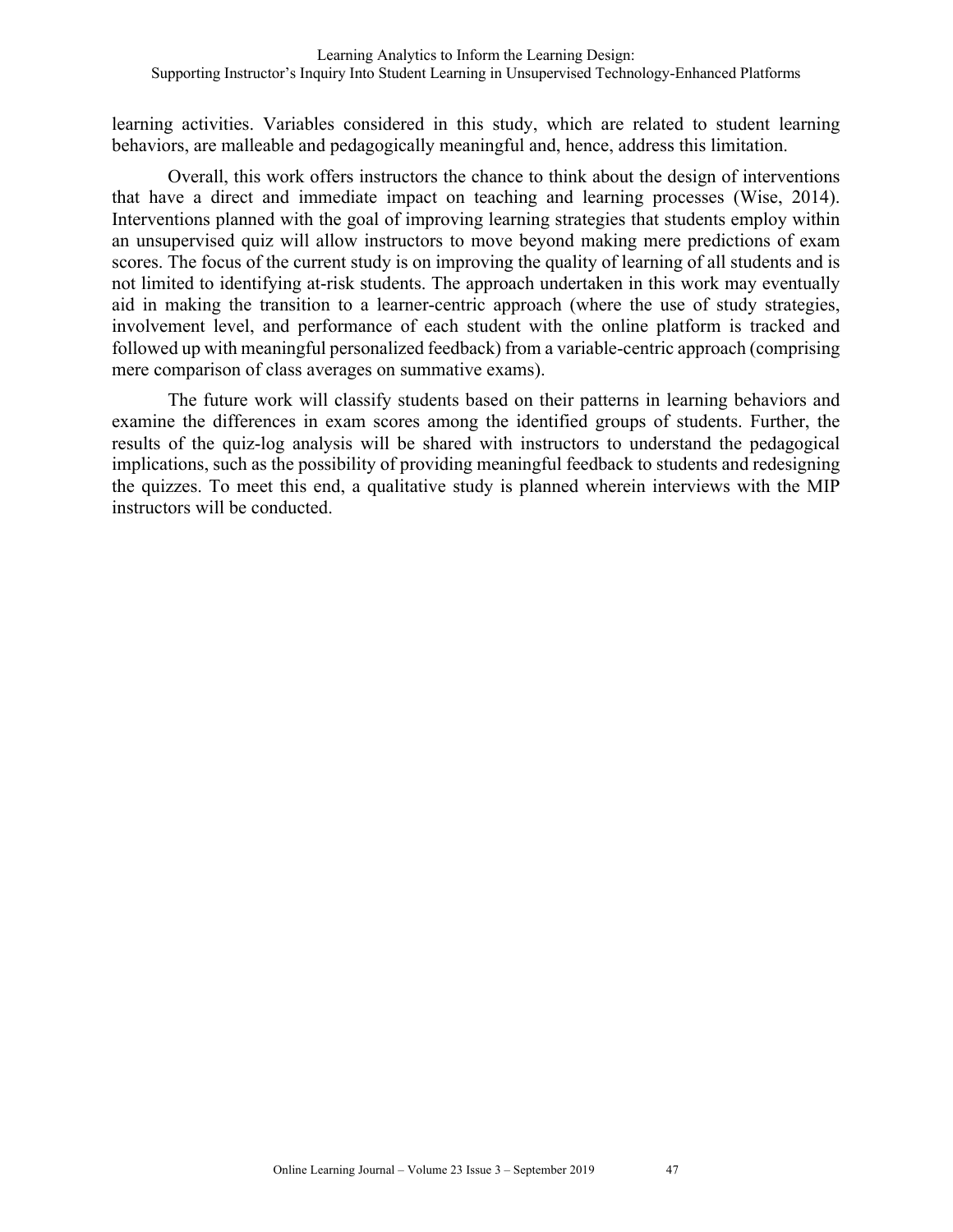## **References**

- Agudo-Peregrina, Á. F., Iglesias-Pradas, S., Conde-González, M. Á., & Hernández-García, Á. (2014). Can we predict success from log data in VLEs? Classification of interactions for learning analytics and their relation with performance in VLE-supported F2F and online learning. *Computers in Human Behavior*, *31*, 542–550. https://doi.org/10.1016/j.chb.2013.05.031
- Al-Busaidi, K. A. (2013). An empirical investigation linking learners adoption of blended learning to their intention of full e-learning. *Behaviour and Information Technology*, *32*(11), 1168–1176. https://doi.org/10.1080/0144929X.2013.774047
- Angus, S. D., & Watson, J. (2009). Does regular online testing enhance student learning in the numerical sciences? Robust evidence from a large data set. *British Journal of Educational Technology*, *40*(2), 255–272. https://doi.org/10.1111/j.1467-8535.2008.00916.x
- Arnold, K. E. (2010). Signals: Applying academic analytics. *EDUCAUSE Quarterly*, *33*(1), 87–92. Retrieved from https://eric.ed.gov/?id=EJ890465
- Artino, A. R. (2008). Motivational beliefs and perceptions of instructional quality: Predicting satisfaction with online training. *Journal of Computer Assisted Learning*, *24*(3), 260–270. https://doi.org/10.1111/j.1365-2729.2007.00258.x
- Bakharia, A., & Dawson, S. (2011). SNAPP: A bird's-eye view of temporal participant interaction. *Proceedings of the 1st International Conference on Learning Analytics and Knowledge - LAK '11*, 168–173. Retrieved from http://dl.acm.org/citation.cfm?id=2090144
- Baleni, Z. G. (2015). Online formative assessment in higher education. *Electronic Journal of E-Learning*, *13*(4), 228–236. Retrieved from https://eric.ed.gov/?id=EJ1062122
- Becker, B. (2013). Learning analytics: Insights into the natural learning behavior of our students. *Behavioral and Social Sciences Librarian*, *32*(1), 63–67. https://doi.org/10.1080/01639269.2013.751804
- Bienkowski, M., Feng, M., & Means, B. (2012). Enhancing teaching and learning through educational data mining and learning analytics: An issue brief. In *Proceedings of conference on advanced technology for education* (pp. 1–67).
- Bjork, R. A., Dunlosky, J., & Kornell, N. (2013). Self-regulated learning: Beliefs, techniques, and illusions. *Annual Review of Psychology*, *64*, 417–444. https://doi.org/10.1146/annurev-psych-113011-143823
- Black, P., & Wiliam, D. (1998a). Assessment and classroom learning. *Assessment in Education: Principles, Policy & Practice*, *5*(1), 7–74. https://doi.org/10.1080/0969595980050102
- Black, P., & Wiliam, D. (1998b). Inside the black box: Raising standards through classroom assessment. *Granada Learning* (Vol. 80). https://doi.org/10.1002/hrm
- Black, P, & Wiliam, D. (2009). Developing the theory of formative assessment. *Educational Assessment, Evaluation and Accountability*, *21*(1), 5–31. https://doi.org/10.1007/s11092-008- 9068-5
- Bueckle, M. G. N. S. A., & Börner, K. (2017). *Empowering instructors in learning management systems: Interactive heat map analytics dashboard.* Retrieved November, 2, 2017, from https://cns.iu.edu/docs/publications/2016-ginda-emporing-instructors-LAK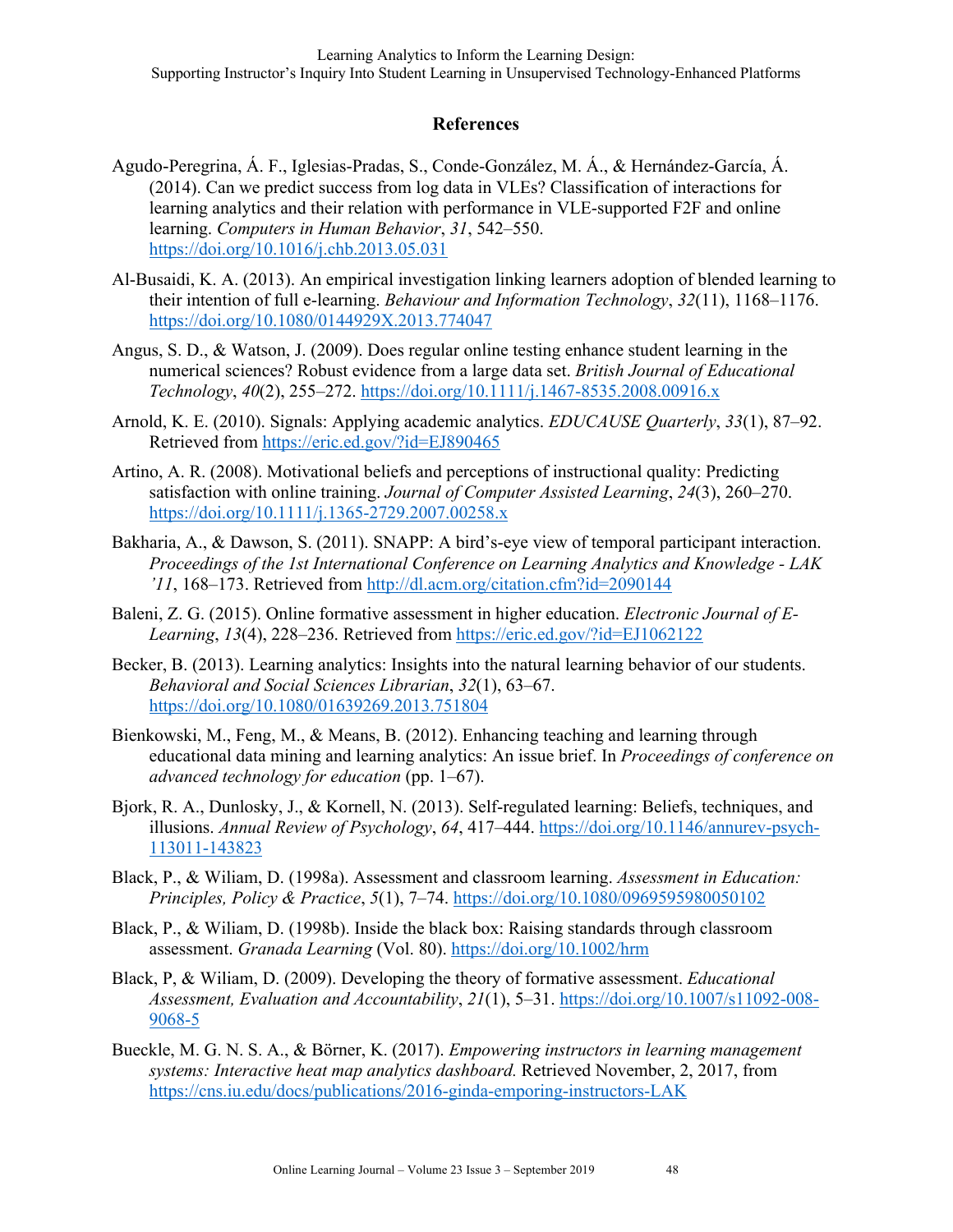- Butler, D. L., & Winne, P. H. (1995). Feedback and self-regulated learning: A theoretical synthesis. *Review of Educational Research*, *65*(3), 245–281. https://doi.org/10.3102/0034654311405999
- Campbell, J. (2007). *Utilizing student data within the course management system to determine undergraduate student academic success: An exploratory study*. Retrieved from http://search.proquest.com/openview/b45d77b76b37eeb78fcba1809b543fc6/1?pqorigsite=gscholar&cbl=18750&diss=y
- Carpenter, S. K., Pashler, H., & Cepeda, N. J. (2009). Using tests to enhance 8th grade students' retention of U.S. history facts. *Applied Cognitive Psychology*, *23*(6), 760–771. https://doi.org/10.1002/acp.1507
- Carpenter, S. K., Pashler, H., Wixted, J. T., & Vul, E. (2008). The effects of tests on learning and forgetting. *Memory and Cognition*, *36*(2), 438–448. https://doi.org/10.3758/MC.36.2.438
- Carroll, J. B. (1989). The Carroll model: A 25-year retrospective and prospective view. *Educational Researcher*, *18*(1), 26–31. https://doi.org/10.3102/0013189X018001026
- Chou, C., Peng, H., & Chang, C. Y. (2010). The technical framework of interactive functions for course-management systems: Students' perceptions, uses, and evaluations. *Computers and Education*, *55*(3), 1004–1017. https://doi.org/10.1016/j.compedu.2010.04.011
- Coates, H., James, R., & Baldwin, G. (2005). A critical examination of the effects of learning management systems on university teaching and learning. *Tertiary Education and Management*, *11*(1), 19–36. https://doi.org/10.1007/s11233-004-3567-9
- Collis, B., & van Der Wende, M. (2002). *Models of technology and change in higher education*. *Report of the Center for Higher Education Policy Studies*. Twente: University of Twente. Retrieved from https://www.researchgate.net/profile/Marijk\_Wende/publication/254858185\_Conclusions\_discu ssion and recommendations/links/563a997808ae405111a58bde.pdf
- Dabbagh, N., & Kitsantas, A. (2004). Supporting self-regulation in student-centered web-based learning environments. *International Journal on E-Learning*, *3*(1), 40–47. Retrieved from https://www.learntechlib.org/p/4104/
- de Freitas, S., Gibson, D., Du Plessis, C., Halloran, P., Williams, E., Ambrose, M., … Arnab, S. (2015). Foundations of dynamic learning analytics: Using university student data to increase retention. *British Journal of Educational Technology*, *46*(6), 1175–1188. https://doi.org/10.1111/bjet.12212
- Dias, S. B., & Diniz, J. A. (2014). Towards an enhanced learning management system for blended learning in higher education incorporating distinct learners' profiles. *Educational Technology and Society*, *17*(1), 307–319. https://doi.org/10.2307/jeductechsoci.17.1.307
- Doige, C. A. (2012). E-mail–based formative assessment: A chronicle of research-inspired practice. *Journal of College Science Teaching*, *41*(6), 32–39.
- Dyckhoff, A. L., Zielke, D., Bültmann, M., Chatti, M. A., & Schroeder, U. (2012). Design and implementation of a learning analytics toolkit for teachers. *Journal of Educational Technology & Society*, *15*(3), 58–76.
- Gašević, D., Dawson, S., Rogers, T., & Gasevic, D. (2016). Internet and higher education learning analytics should not promote one size fits all: The effects of instructional conditions in predicting academic success. *The Internet and Higher Education*, *28*, 68–84. https://doi.org/10.1016/j.iheduc.2015.10.002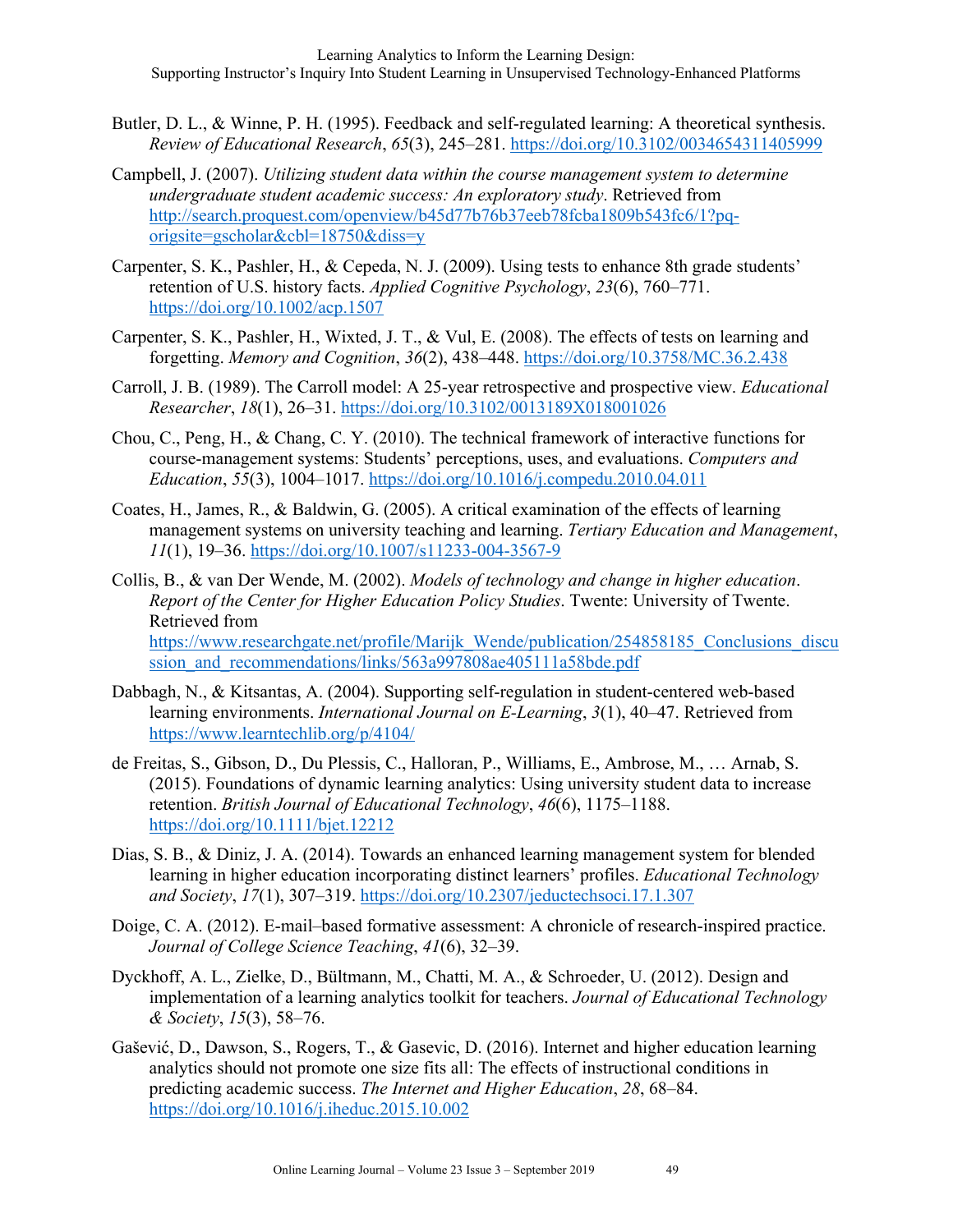- Govaerts, S., Verbert, K., Duval, E., & Pardo, A. (2012). The student activity meter for awareness and self-reflection. In *CHI'12 Extended Abstracts on Human Factors in Computing Systems* (pp. 869–884). https://doi.org/10.1145/2212776.2212860
- Hacker, D. J., Bol, L., Horgan, D. D., & Rakow, E. A. (2000). Test prediction and performance in a classroom context. *Journal of Educational Psychology*, *92*(1), 160–170. https://doi.org/10.1037/0022-0663.92.1.160
- Hattie, J., & Timperley, H. (2007). The power of feedback. *Review of Educational Research*, *77*(1), 81–112. https://doi.org/10.1111/j.1365-2923.2009.03542.x
- Hays, M. J., Kornell, N., & Bjork, R. A. (2013). When and why a failed test potentiates the effectiveness of subsequent study. *Journal of Experimental Psychology: Learning, Memory, and Cognition*, *39*(1), 290–296. https://doi.org/10.1037/a0028468
- Hernández-Leo, D., Martinez-Maldonado, R., Pardo, A., Muñoz-Cristóbal, J. A., & Rodríguez-Triana, M. J. (2019). Analytics for learning design: A layered framework and tools. *British Journal of Educational Technology*, *50*(1), 139–152. https://doi.org/10.1111/bjet.12645
- Hung, J.-L., Wang, M. C., Wang, S., Abdelrasoul, M., Li, Y., & He, W. (2017). Identifying at-risk students for early interventions—a time-series clustering approach. *IEEE Transactions on Emerging Topics in Computing*, *5*(1), 45–55. https://doi.org/10.1109/TETC.2015.2504239
- Hung, J.-L., & Zhang, K. (2008). Revealing online learning behaviors and activity patterns and making predictions with data mining techniques in online teaching. *MERLOT Journal of Online Learning and Teaching*, *4*(4), 426–437.
- Islam, A. K. M. N. (2013). Investigating e-learning system usage outcomes in the university context. *Computers and Education*, *69*, 387–399. https://doi.org/10.1016/j.compedu.2013.07.037
- Kaendler, C., Wiedmann, M., Rummel, N., & Spada, H. (2015). Teacher competencies for the implementation of collaborative learning in the classroom: A framework and research review. *Educational Psychology Review*, *27*(3), 505–536. https://doi.org/10.1007/s10648-014-9288-9
- Kapler, I. V., Weston, T., & Wiseheart, M. (2015). Spacing in a simulated undergraduate classroom: Long-term benefits for factual and higher-level learning. *Learning and Instruction*, *36*, 38–45. https://doi.org/10.1016/j.learninstruc.2014.11.001
- Karpicke, J. D., Butler, A. C., & Roediger, H. L. (2009). Metacognitive strategies in student learning: Do students practise retrieval when they study on their own? *Memory*, *17*(4), 471–479. https://doi.org/10.1080/09658210802647009
- Karpicke, J. D., & Roediger, H. L., III. (2007). Repeated retrieval during learning is the key to longterm retention. *Journal of Memory and Language*, *57*(2), 151–162. https://doi.org/10.1016/j.jml.2006.09.004
- Karpicke, J. D., & Smith, M. A. (2012). Separate mnemonic effects of retrieval practice and elaborative encoding. *Journal of Memory and Language, 67*(1), 17–29. Retrieved from https://www.sciencedirect.com/science/article/pii/S0749596X12000149
- Kennedy, G., Corrin, L., Lockyer, L., Dawson, S., Williams, D., Mulder, R., … Copeland, S. (2014). Completing the loop: Returning learning analytics data to teachers. *Rhetoric to reality: Critical perspectives on educational technology. Proceedings Ascilite*, 436–440. Retrieved from https://minerva-access.unimelb.edu.au/bitstream/handle/11343/52690/76- Kennedy.pdf?sequence=1%0Aascilite2014.otago.ac.nz/files/concisepapers/76-Kennedy.pdf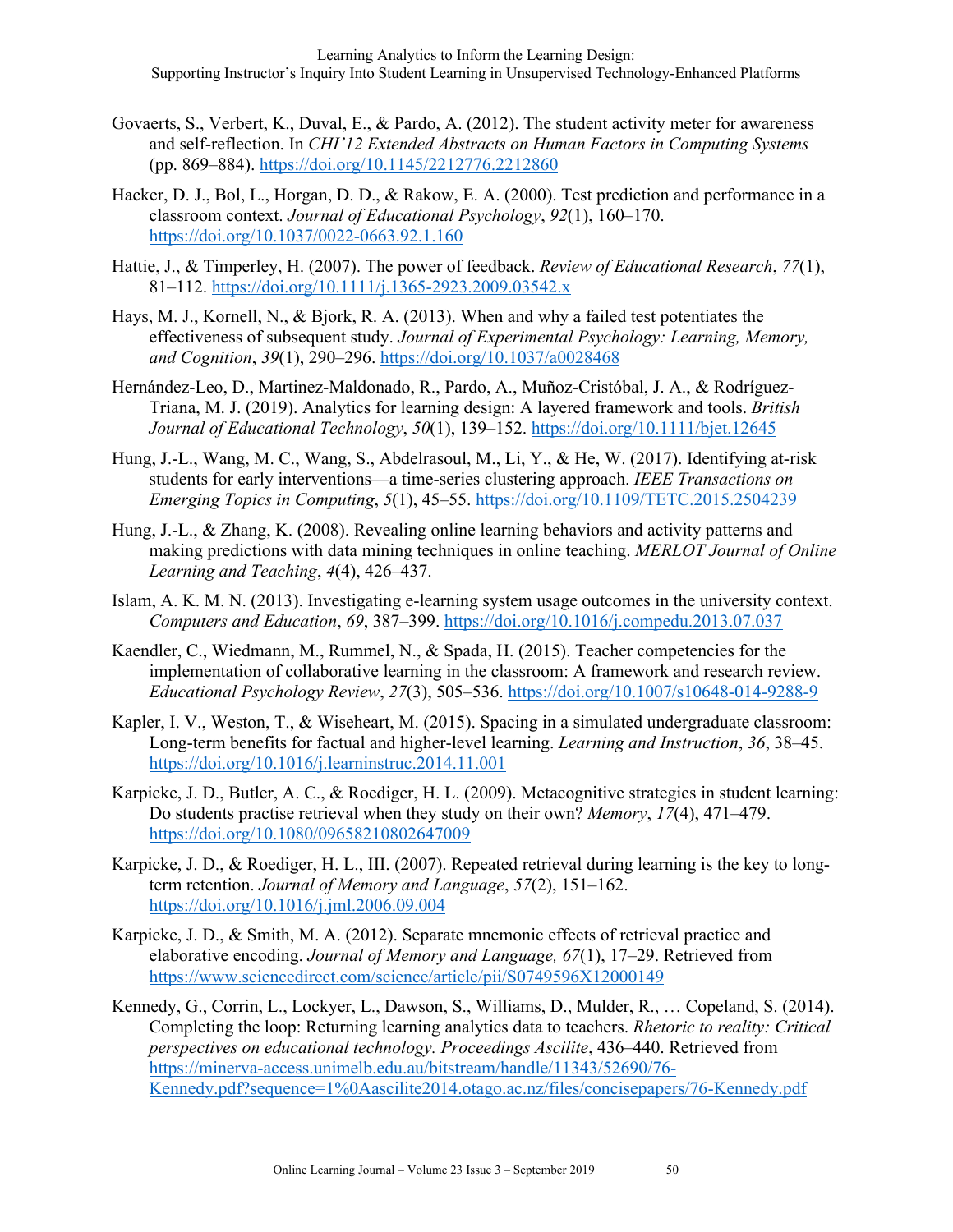- Knight, S., & Sydney, T. (2018). Augmenting formative writing assessment with learning analytics: A design abstraction approach. In *13th International Conference of the Learning Sciences (ICLS) 2018* (pp. 1783–1790).
- Kornell, N., Jensen Hays, M., & Bjork, R. A. (2009). Unsuccessful retrieval attempts enhance subsequent learning. *Journal of Experimental Psychology: Learning, Memory, and Cognition*, *35*(4), 989–998. https://doi.org/10.1037/a0015729
- Krüger, A., Merceron, A., & Wolf, B. (2010). A data model to ease analysis and mining of educational data. In *Educational Data Mining 2010*.
- Kuosa, K., Distante, D., Tervakari, A., Cerulo, L., Fernández, A., Koro, J., & Kailanto, M. (2016). Interactive visualization tools to improve learning and teaching in online learning environments. *International Journal of Distance Education Technologies*, *14*(1), 1–21. https://doi.org/10.4018/IJDET.2016010101
- Larsen, D. P., Butler, A. C., & Roediger, H. L. (2008). Test-enhanced learning in medical education. *Medical Education*, *42*(10), 959–966. https://doi.org/10.1111/j.1365-2923.2008.03124.x
- Laurillard, D. (2002). *Rethinking university teaching: A conversational framework for the effective use of learning technologies*. Retrieved from https://www.taylorfrancis.com/books/9781134871759
- Lawton, D., Vye, N., Bransford, J., Sanders, E., Richey, M., French, D., & Stephens, R. (2012). Online learning based on essential concepts and formative assessment. *Journal of Engineering Education*, *101*(2), 244–287. Retrieved from http://www.jee.org
- Leahy, S., Lyon, C., Thompson, M., & Wiliam, D. (2005). Classroom assessment: Minute by minute, day by day. *Educational Leadership*, *63*(3), 19–24.
- Lester, J. C., Mott, B. W., Robison, J. L., Rowe, J. P., & Shores, L. R. (2013). Supporting selfregulated science learning in narrative-centered learning environments. In *International handbook of metacognition and learning technologies* (pp. 471–483). https://doi.org/10.1007/978-1-4419-5546-3\_30
- Lockyer, L., & Dawson, S. (2012). Where learning analytics meets learning design. In *Proceedings of the 2nd International Conference on Learning Analytics and Knowledge* (pp. 14–15). https://doi.org/10.1145/2330601.2330609
- Lockyer, L., Heathcote, E., & Dawson, S. (2013). Informing pedagogical action: Aligning learning analytics with learning design. *American Behavioral Scientist*, *57*(10), 1439–1459. https://doi.org/10.1177/0002764213479367
- Lodge, J., & Lewis, M. (2012). Pigeon pecks and mouse clicks: Putting the learning back into learning analytics. In *Future Challenges, Sustainable Futures. Proceedings Ascilite Wellington* (pp. 560–564). Retrieved from http://www.ascilite2012.org/images/custom/lodge,\_jason\_- \_pigeon\_pecks.pdf
- Macfadyen, L. P., & Dawson, S. (2010). Mining LMS data to develop an "early warning system" for educators: A proof of concept. *Computers and Education*, *54*(2), 588–599. https://doi.org/10.1016/j.compedu.2009.09.008
- Mazza, R., & Dimitrova, V. (2007). CourseVis: A graphical student monitoring tool for supporting instructors in web-based distance courses. *International Journal of Human-Computer Studies*, *65*(2), 125–139. https://doi.org/10.1016/j.ijhcs.2006.08.008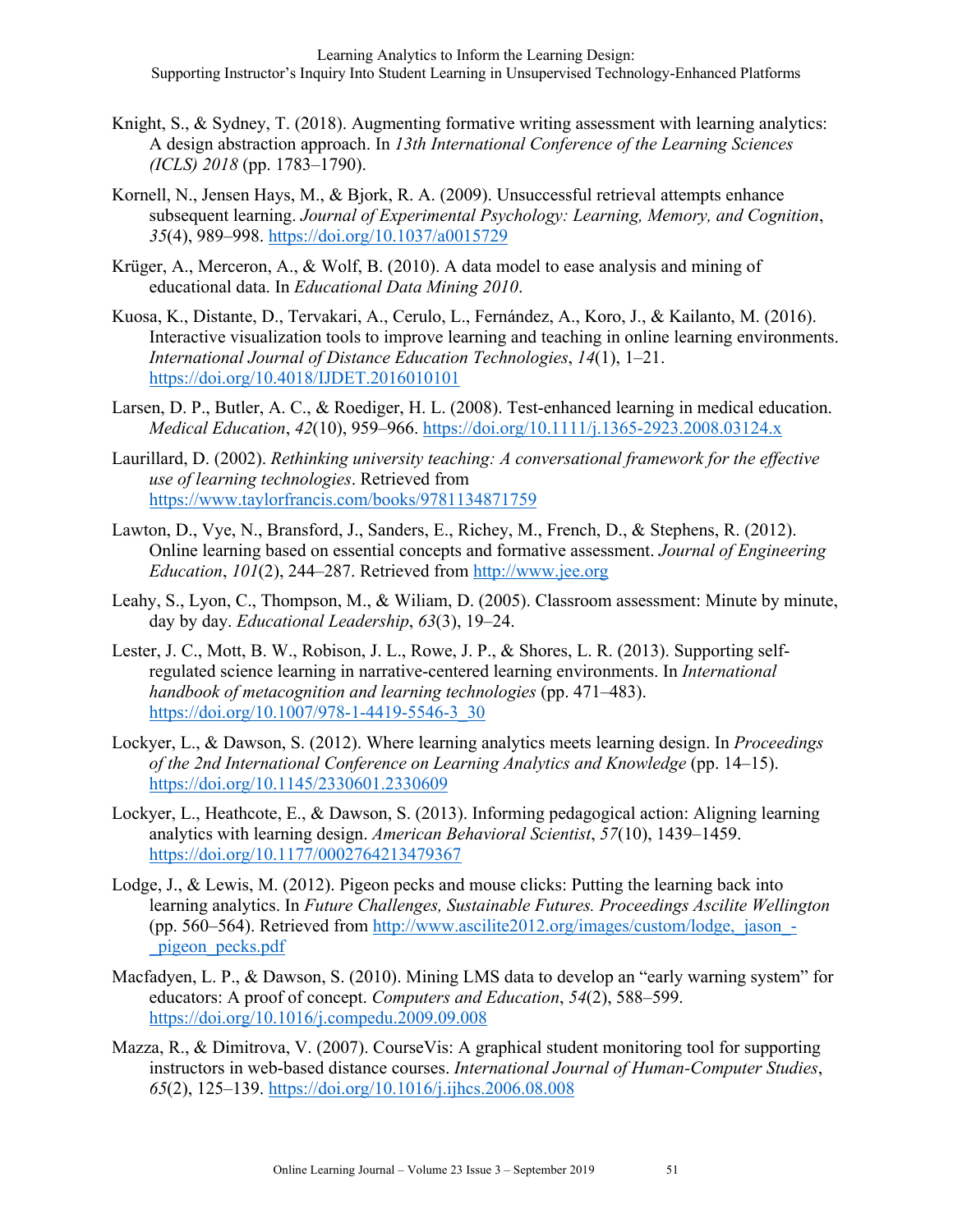- McDaniel, M. A., Agarwal, P. K., Huelser, B. J., McDermott, K. B., & Roediger, H. L., III. (2011). Test-enhanced learning in a middle school science classroom: The effects of quiz frequency and placement. *Journal of Educational Psychology*, *103*(2), 399–414. https://doi.org/10.1037/a0021782
- McDaniel, M. A., Thomas, R. C., Agarwal, P. K., Mcdermott, K. B., & Roediger, H. L., III. (2013). Quizzing in middle-school science: Successful transfer performance on classroom exams. *Applied Cognitive Psychology*, *27*(3), 360–372. https://doi.org/10.1002/acp.2914
- McDaniel, M. A., Wildman, K. M., & Anderson, J. L. (2012). Using quizzes to enhance summativeassessment performance in a web-based class: An experimental study. *Journal of Applied Research in Memory and Cognition*, *1*(1), 18–26. https://doi.org/10.1016/j.jarmac.2011.10.001
- McKay, T., Miller, K., & Tritz, J. (2012, April). What to do with actionable intelligence: E 2 Coach as an intervention engine. In *Proceedings of the 2nd International Conference on Learning Analytics and Knowledge* (pp. 88–91). ACM.
- McMahon, M. (2002). Designing an online environment to scaffold cognitive self-regulation. In *Proceedings of the 2002 Annual International Conference of the Higher Education Research and Development Society of Australasia (HERDSA)* (pp. 457–464).
- McTighe, J., & O'Connor, K. (2005). Seven practices for effective learning. *Educational Leadership*, *63*(3), 10–17.
- Merceron, A., & Yacef, K. (2008). Interestingness measures for association rules in educational data. In *Proceedings of Educational Data Mining Conference* (pp. 57–66). Retrieved from https://www.researchgate.net/profile/Sebastian\_Ventura/publication/221570435\_Data\_Mining Algorithms to Classify Students/links/09e41510a07a799fc0000000.pdf#page=57
- Milliner, B., & Cote, T. J. (2018). Faculty adoption, application, and perceptions of a CMS in a university English language program. In *Handbook of research on integrating technology into contemporary language learning and teaching* (pp. 161–175). https://doi.org/10.4018/978-1- 5225-5140-9.ch008
- Mitrovic, A., Suraweera, P., Martin, B., & Weerasinghe, A. (2004). DB-suite: Experiences with three intelligent, web-based database tutors. *Journal of Interactive Learning Research*, *15*(4), 409– 432. Retrieved from https://www.learntechlib.org/p/18899/
- Mor, Y., Ferguson, R., & Wasson, B. (2015). Editorial: Learning design, teacher inquiry into student learning and learning analytics: A call for action: Learning design, TISL and learning analytics. *British Journal of Educational Technology*, *46*(2), 221–229. https://doi.org/10.1111/bjet.12273
- Nazari, K. B., & Ebersbach, M. (2018). Distributing mathematical practice of third and seventh graders: Applicability of the spacing effect in the classroom. *Applied Cognitive Psychology*, *33*(2), 288–298. https://doi.org/10.1002/ACP.3485
- Nguyen, V. A. (2017). Towards the implementation of an assessment-centred blended learning framework at the course level. *International Journal of Information and Learning Technology*, *34*(1), 20–30. https://doi.org/10.1108/IJILT-08-2016-0031
- O'Sullivan, T. P., & Hargaden, G. C. (2014). Using structure-based organic chemistry online tutorials with automated correction for student practice and review. *Journal of Chemical Education*, *91*(11), 1851–1854. https://doi.org/10.1021/ed500140n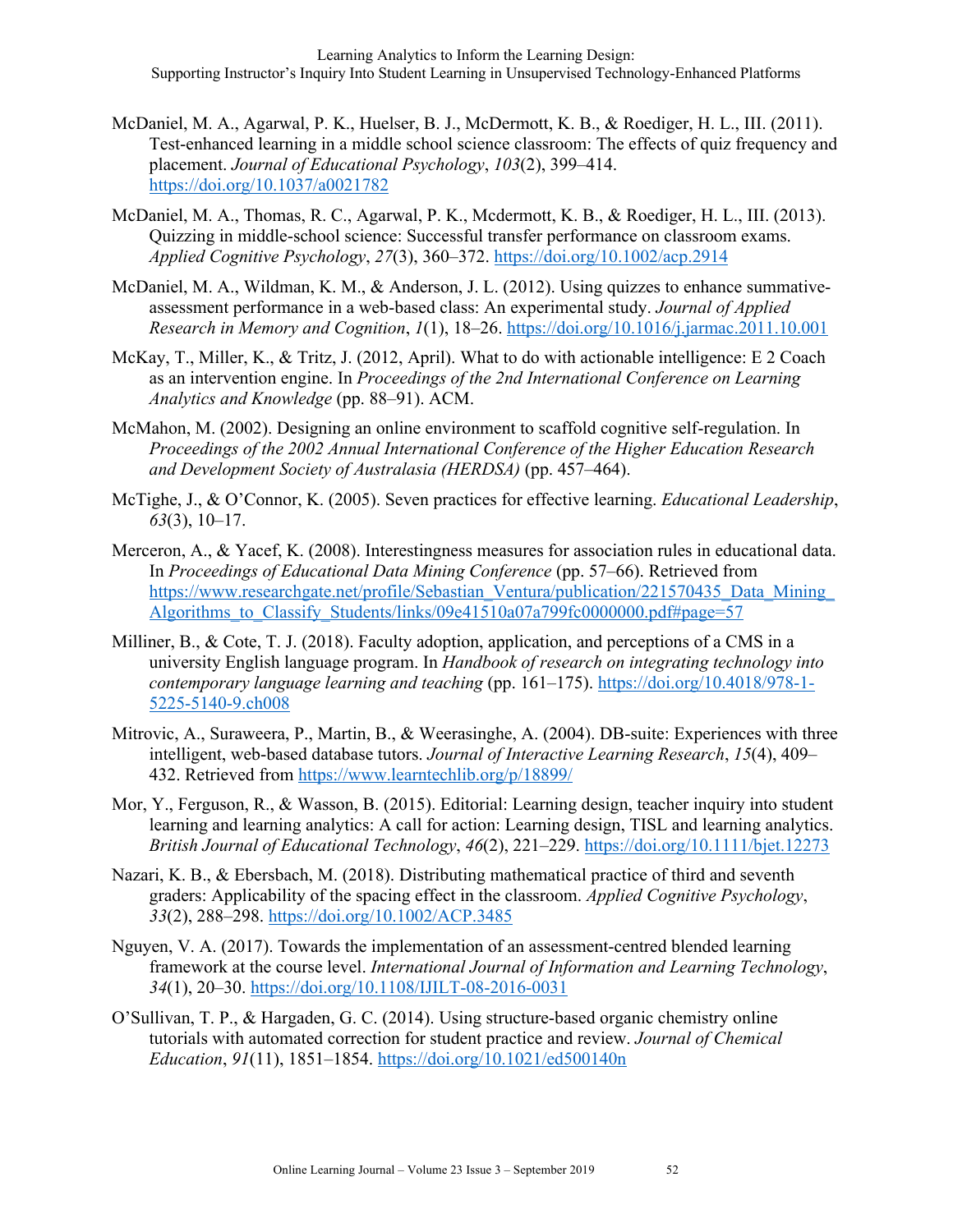- Pashler, H., Bain, P. M., Bottge, B. A., Graesser, A., Koedinger, K., McDaniel, M., & Metcalfe, J. (2007). Organizing instruction and study to improve student learning. *National Center for Education Research*. Retrieved from https://eric.ed.gov/?id=ED498555
- Pashler, H., Rohrer, D., Cepeda, N. J., & Carpenter, S. K. (2007). Enhancing learning and retarding forgetting: Choices and consequences. In *Psychonomic Bulletin and Review* (Vol. 14, pp. 187– 193). https://doi.org/10.3758/BF03194050
- Richland, L. E., Kornell, N., & Kao, L. S. (2009). The pretesting effect: Do unsuccessful retrieval attempts enhance learning? *Journal of Experimental Psychology: Applied*, *15*(3), 243–257. https://doi.org/10.1037/a0016496
- Rienties, B., Boroowa, A., Cross, S., Kubiak, C., & Mayles, K. (2016). Analytics4Action evaluation framework: A review of evidence-based learning analytics interventions at the Open University UK. *Journal of Interactive Media in Education*, *2016*(1), 1–11. https://doi.org/10.5334/jime.394
- Roediger, H. L., III, Agarwal, P. K., McDaniel, M. A., & McDermott, K. B. (2011). Test-enhanced learning in the classroom: Long-term improvements from quizzing. *Journal of Experimental Psychology: Applied*, *17*(4), 382–395. https://doi.org/10.1037/a0026252
- Roediger, H. L., III, & Butler, A. C. (2011). The critical role of retrieval practice in long-term retention. *Trends in Cognitive Sciences*, *15*(1), 20–27. https://doi.org/10.1016/j.tics.2010.09.003
- Roediger, H. L., III, & Karpicke, J. D. (2006). The power of testing memory: Basic research and implications for educational practice. *Perspectives on Psychological Science*, *1*(3), 181–210. https://doi.org/10.1111/j.1745-6916.2006.00012.x
- Roll, I., Aleven, V., McLaren, B. M., & Koedinger, K. R. (2007). Can help seeking be tutored? Searching for the secret sauce of metacognitive tutoring. *Proceedings of the 13th International Conference on Artificial Intelligence in Education AIED 2007*, *158*, 203–210. Retrieved from http://portal.acm.org/citation.cfm?id=1563601.1563637
- Roll, I., Wiese, E. S., Long, Y., Aleven, V., & Koedinger, K. R. (2014). Tutoring self-and coregulation with intelligent tutoring systems to help students acquire better learning skills. In *Design recommendations for intelligent tutoring systems* (pp. 169–182). Retrieved from https://books.google.com/books?hl=en&lr=&id=BNWEBAAAQBAJ&oi=fnd&pg=PA169&dq =tutoring+self+and+coregulation+&ots=jJn-HGCn\_I&sig=lzBrGcTJQPUyyv7GlpcCD6F55Vo
- Romero, C., & Ventura, S. (2013). Data mining in education. *Wiley Interdisciplinary Reviews: Data Mining and Knowledge Discovery*, *3*(1), 12–27. https://doi.org/10.1002/widm.1075
- Sánchez-Alonso, S., & Vovides, Y. (2007). Integration of metacognitive skills in the design of learning objects. *Computers in Human Behavior*, *23*(6), 2585–2595. https://doi.org/10.1016/j.chb.2006.08.010
- Saqr, M., Fors, U., & Tedre, M. (2017). How learning analytics can early predict under-achieving students in a blended medical education course. *Medical Teacher*, *39*(7), 757–767. https://doi.org/10.1080/0142159X.2017.1309376
- Schutte, G. M., Duhon G. J., Solomon B. G., Poncy B. C., Moore, K., & Story, B. (2015). A comparative analysis of massed vs. distributed practice on basic math fact fluency growth rates. *Journal of School Psychology*, *53*(2), 149–159. Retrieved from https://www.sciencedirect.com/science/article/pii/S0022440514001034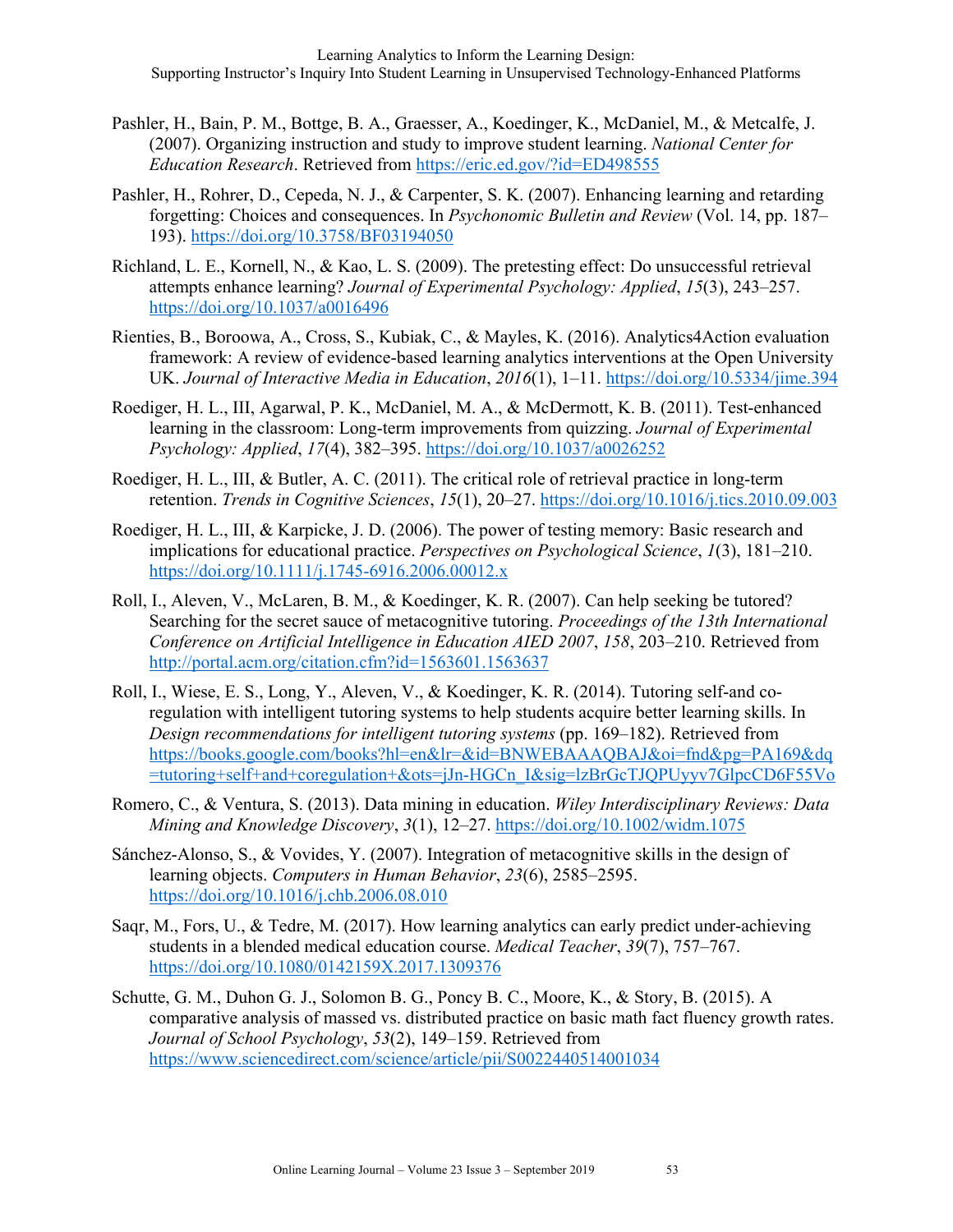- Silius, K., Tervakari, A.-M., & Kailanto, M. (2013). Visualizations of user data in a social media enhanced web-based environment in higher education. In *Global Engineering Education Conference (EDUCON), 2013 IEEE* (Vol. 8, pp. 893–899). https://doi.org/10.1109/EduCon.2013.6530212
- Sinclair, J., & Aho, A. M. (2018). Experts on super innovators: Understanding staff adoption of learning management systems. *Higher Education Research and Development*, *37*(1), 158–172. https://doi.org/10.1080/07294360.2017.1342609
- Sobel, H. S., Cepeda, N. J., & Kapler, I. V. (2011). Spacing effects in real-world classroom vocabulary learning. *Applied Cognitive Psychology*, *25*(5), 763–767. https://doi.org/10.1002/acp.1747
- Soderstrom, N. C., & Bjork, R. A. (2014). Testing facilitates the regulation of subsequent study time. *Journal of Memory and Language*, *73*, 99–115. https://doi.org/10.1016/j.jml.2014.03.003
- Sun, J. C. Y., & Rueda, R. (2012). Situational interest, computer self-efficacy and self-regulation: Their impact on student engagement in distance education. *British Journal of Educational Technology*, *43*(2), 191–204. https://doi.org/10.1111/j.1467-8535.2010.01157.x
- Tanes, Z., Arnold, K. E., King, A. S., & Remnet, M. A. (2011). Using signals for appropriate feedback: Perceptions and practices. *Computers and Education*, *57*(4), 2414–2422. https://doi.org/10.1016/j.compedu.2011.05.016
- Tempelaar, D. T., Rienties, B., & Giesbers, B. (2015). In search for the most informative data for feedback generation learning analytics in a data-rich context. *Computers in Human Behavior*, *47*, 157–167. https://doi.org/https://doi.org/10.1016/j.chb.2014.05.038
- van Leeuwen, A. (2015). Learning analytics to support teachers during synchronous CSCL: Balancing between overview and overload. *Journal of Learning Analytics*, *2*(2), 138–162. https://doi.org/10.18608/jla.2015.22.11
- Vovides, Y., Mitropoulou, V., & Nickmans, G. (2007). The use of e-learning course management systems to support learning strategies and to improve self-regulated learning. *Educational Research Review*, *2*(1), 64–74.
- Wang, F. H. (2017). An exploration of online behaviour engagement and achievement in flipped classroom supported by learning management system. *Computers and Education*, *114*, 79–91. https://doi.org/10.1016/j.compedu.2017.06.012
- Winne, P. H., & Jamieson-Noel, D. (2002). Exploring students' calibration of self reports about study tactics and achievement. *Contemporary Educational Psychology*, *27*(4), 551–572. https://doi.org/10.1016/S0361-476X(02)00006-1
- Winne, P. H., Jamieson-Noel, D., & Muis, K. (2002). Methodological issues and advances in researching tactics, strategies, and self-regulated learning. *Advances in Motivation and Achievement: New Directions in Measures and Methods*, *12*, 121–155.
- Wise, A. F. (2014). Designing pedagogical interventions to support student use of learning analytics. In *Proceedings of the Fourth International Conference on Learning Analytics and Lnowledge - LAK '14* (pp. 203–211). https://doi.org/10.1145/2567574.2567588
- Wise, A. F., & Shaffer, D. W. (2015). Why theory matters more than ever in the age of big data. *Journal of Learning Analytics*, *2*(2), 5–13. https://doi.org/10.18608/jla.2015.22.2